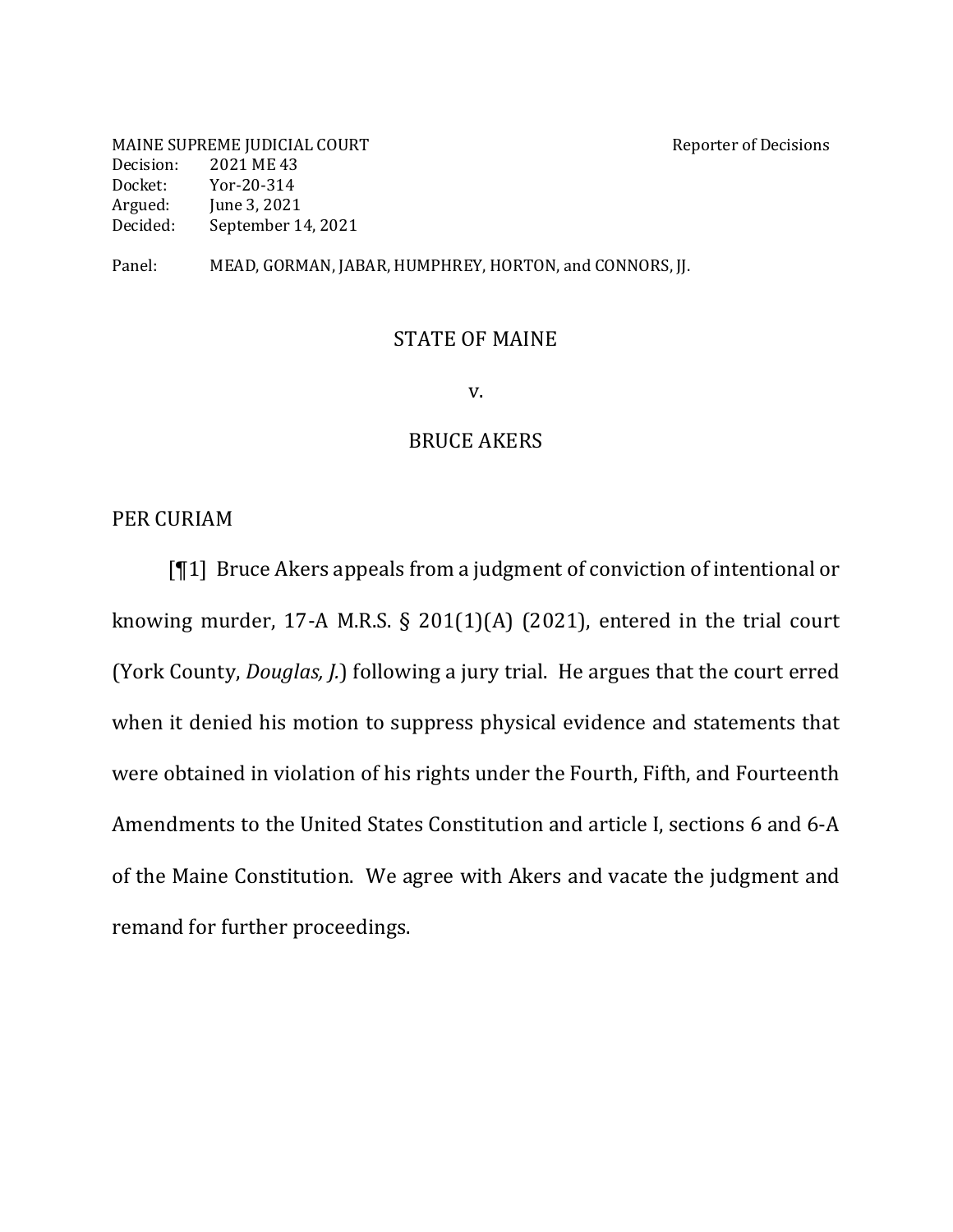## **I. BACKGROUND**

 $[92]$  Viewing the evidence in the light most favorable to the court's order on the motion to suppress, the record supports the following facts. See State v. *Prescott*, 2012 ME 96, ¶ 2, 48 A.3d 218.

 $[$ [[3] On June 9, 2016, Akers called his local sheriff's office and spoke with a sergeant. Akers reported that he was missing some items and suspected that his neighbor had stolen them; Akers rejected the sergeant's offer to come out to his property. On June 10, at around  $6:45$  p.m., the sergeant learned that Akers's neighbor—whom we will refer to as "the victim"—had been reported as missing. The sergeant and a deputy went out to the victim's home and spoke with multiple family members. The officers learned that the family had been unable to contact the victim since the evening before and were worried because he had been depressed and possibly suicidal. The victim's daughter reported that he and Akers had a longstanding feud related to their properties.

 $\P[4]$  The sergeant and deputy searched the victim's house and conducted a grid search of the surrounding woods; in doing so, they came within sight of the abutting properties owned by Akers and another neighbor. The victim and Akers shared a common driveway near the road, but the driveway eventually split off onto their respective properties. Where the driveway split off toward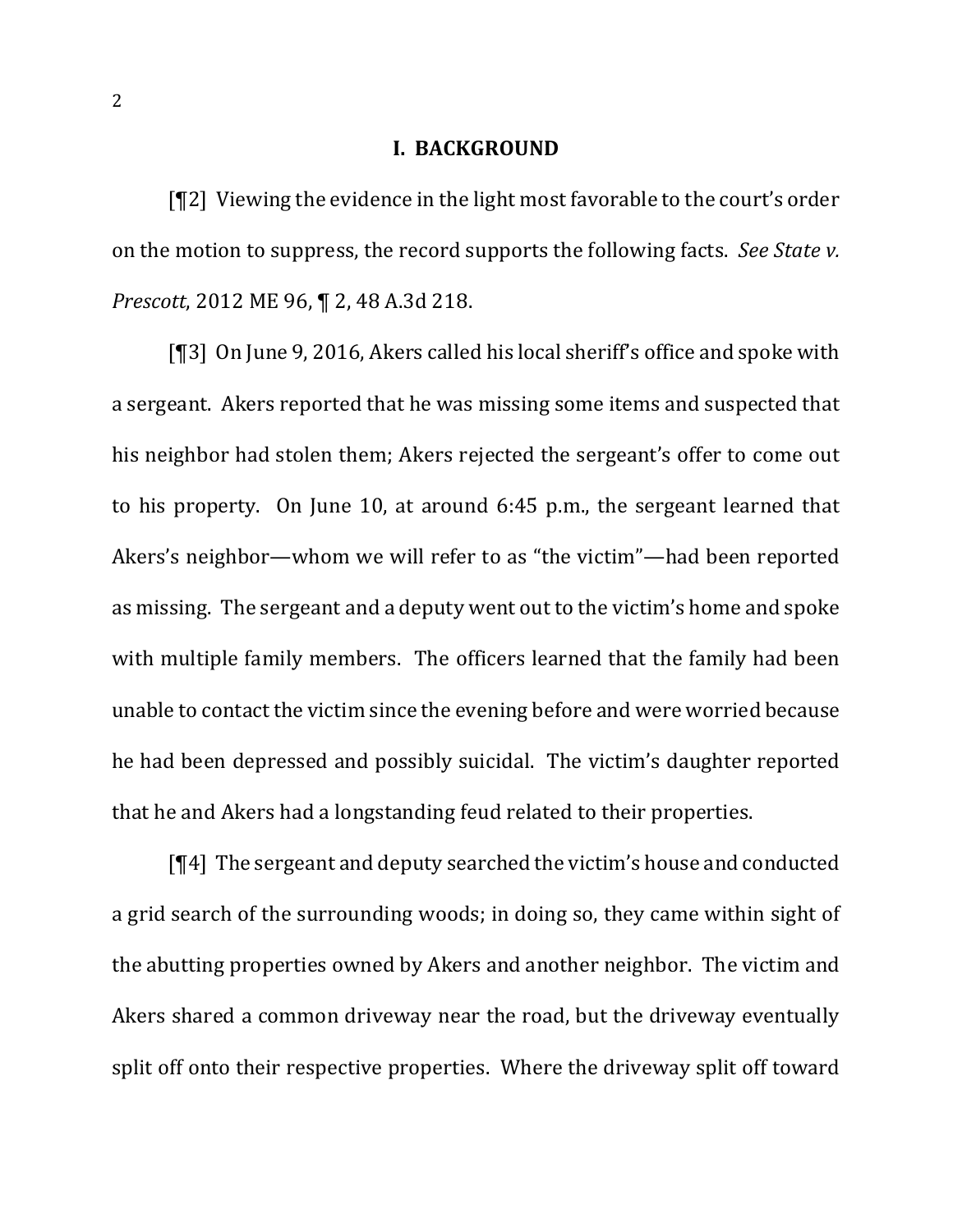Akers's property, there was a sign reading "Private Driveway Please Do Not Enter."

[ $\llbracket 5$ ] After walking the victim's property, the officers walked along a footpath through brush to Akers's property and called out for Akers but received no response. The path led them to two structures—a red trailer and a white camper—close to one another and surrounded by piles of scrap metal and other materials. A red truck was parked in the driveway. The sergeant heard a noise coming from the camper but the noise stopped; he noticed that the camper was padlocked from the outside and had a tarp hanging over the door. He knocked on the door and no one responded, and he peered in through a window but could not see anything.

 $[$ [6] Meanwhile, the deputy inspected the red trailer and noticed that it was also padlocked from the outside; he looked inside but could not see anything. The sergeant knew that Akers raised dogs, so he and the deputy walked down another footpath to look for the dogs, thinking that Akers might be with the dogs, and they continued to call out for Akers. They found the dogs alone, so they returned to the trailer and camper. Although the sergeant thought that he heard a noise, similar to the noise he had heard before, coming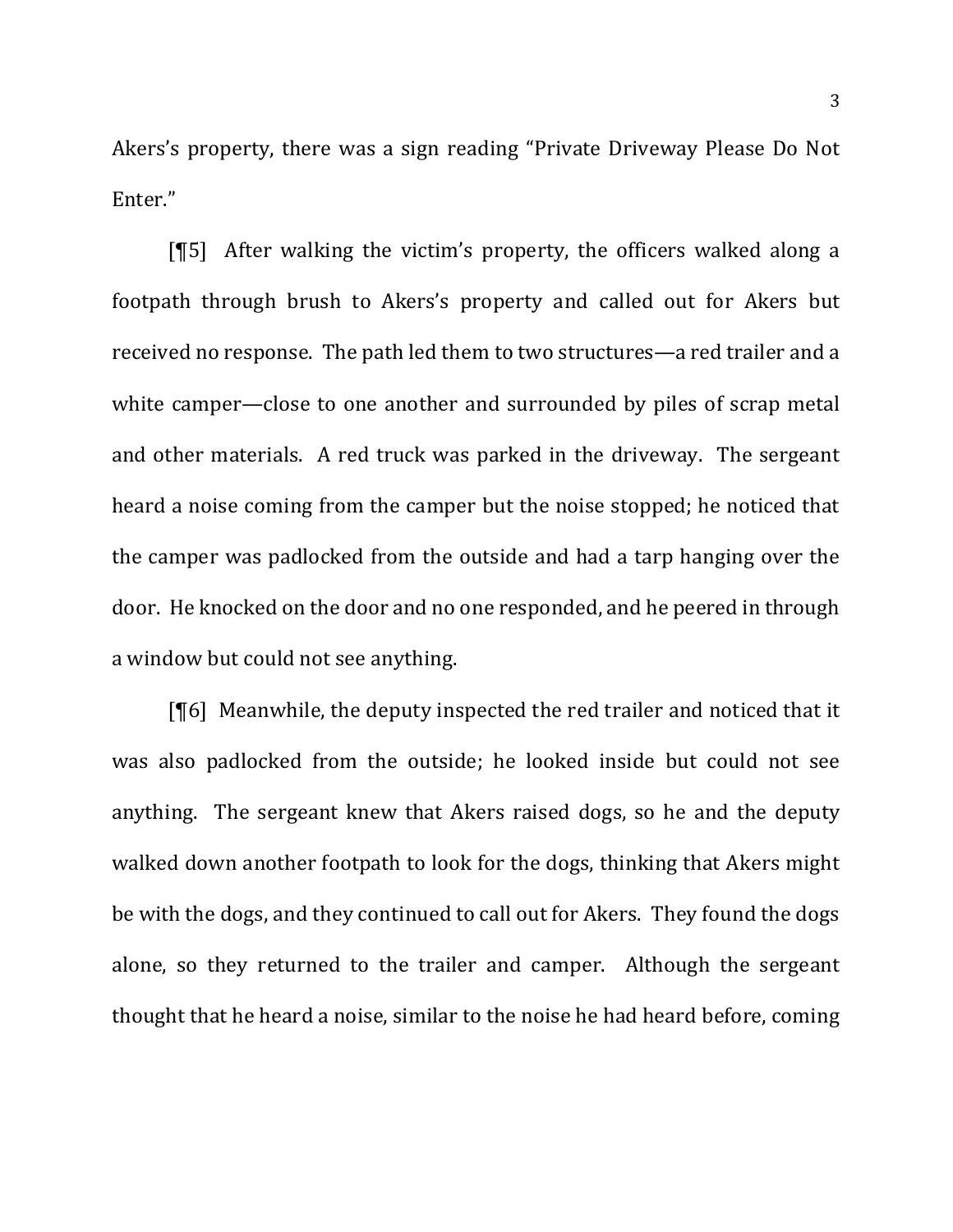from the camper, the deputy did not hear it. The officers returned to the victim's property, put police tape on the door, and left to attend to other calls.

[ $\llbracket$ ] Approximately five hours later, just after midnight on June 11, the sergeant and deputy returned to check on the victim's property, where they encountered an upset family member. After they called another officer for assistance, and also called the family member's girlfriend to pick him up, the family member left. The officers noted that the police tape was still intact, indicating that the victim had not returned. Next, the three officers walked to Akers's property along the footpath using flashlights to light the way, announcing their presence and calling out for Akers. The officers heard no response, but saw that the red truck was still parked in the driveway.

 $[$ <del>[</del>[8] The sergeant again heard a noise coming from the camper, but this time it was a loud "thud" that the sergeant testified sounded like it was made by "something bigger than any small animal" and may have been caused by a person. The deputy also heard the noise. At this point, the officers did not know that the sound came from Akers, they had not located the victim, and the door was still padlocked from the outside. The sergeant and officer were at the front of the camper where there was a large window with a hinged cover over the window. They lifted the cover and shined a flashlight to illuminate the interior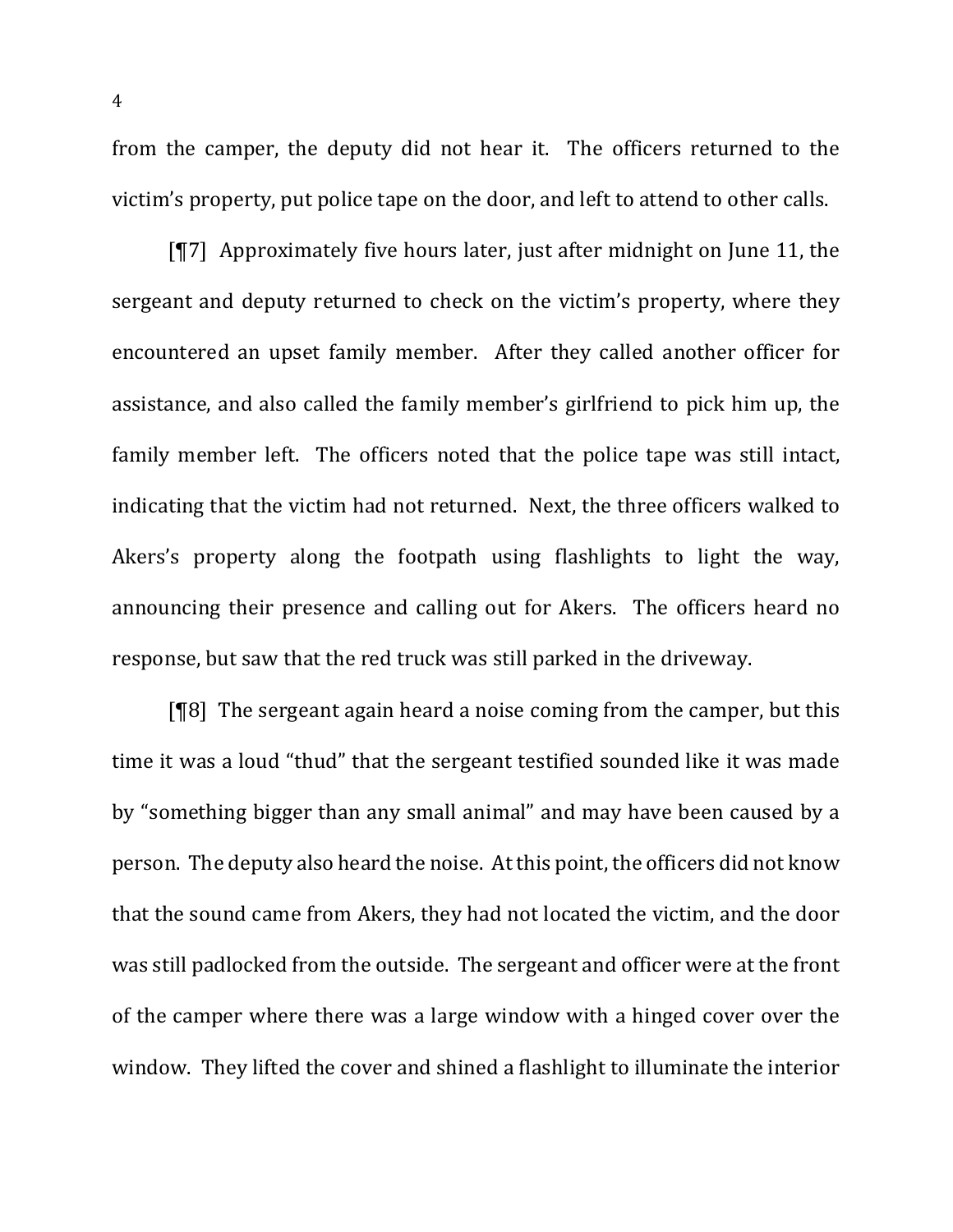of the camper. The sergeant saw a person in a sleeping bag inside the camper begin to get up.

[¶9] The sergeant recognized the man inside as Akers; he called Akers by name, identified himself, told Akers "I need to talk to you," and asked Akers to come outside. Akers acceded to the directive to come outside and talk but told the officers that he first needed to get dressed and gather some items and told them he was unarmed. Akers was unable to find the keys to unlock the padlock and said he would have to force the door open by prying it with a hammer from the inside. After that attempt proved unsuccessful, Akers asked the sergeant to help, and the sergeant successfully pried off the padlock. The officers lifted the tarp from the door and Akers came outside.

 $[\P 10]$  At this point, the sergeant initiated an audio recording with his cell phone. He asked Akers which way Akers wanted to go and used the flashlight to light the way to a flatbed trailer. Akers sat down on the trailer, and the sergeant sat next to him as the other two uniformed officers remained standing about ten feet away. Portions of the exchange are as follows:

• The sergeant asked, "Bruce, where can we have a seat and talk for a minute? We got some business to take care of, right?" Akers responded, "I guess so."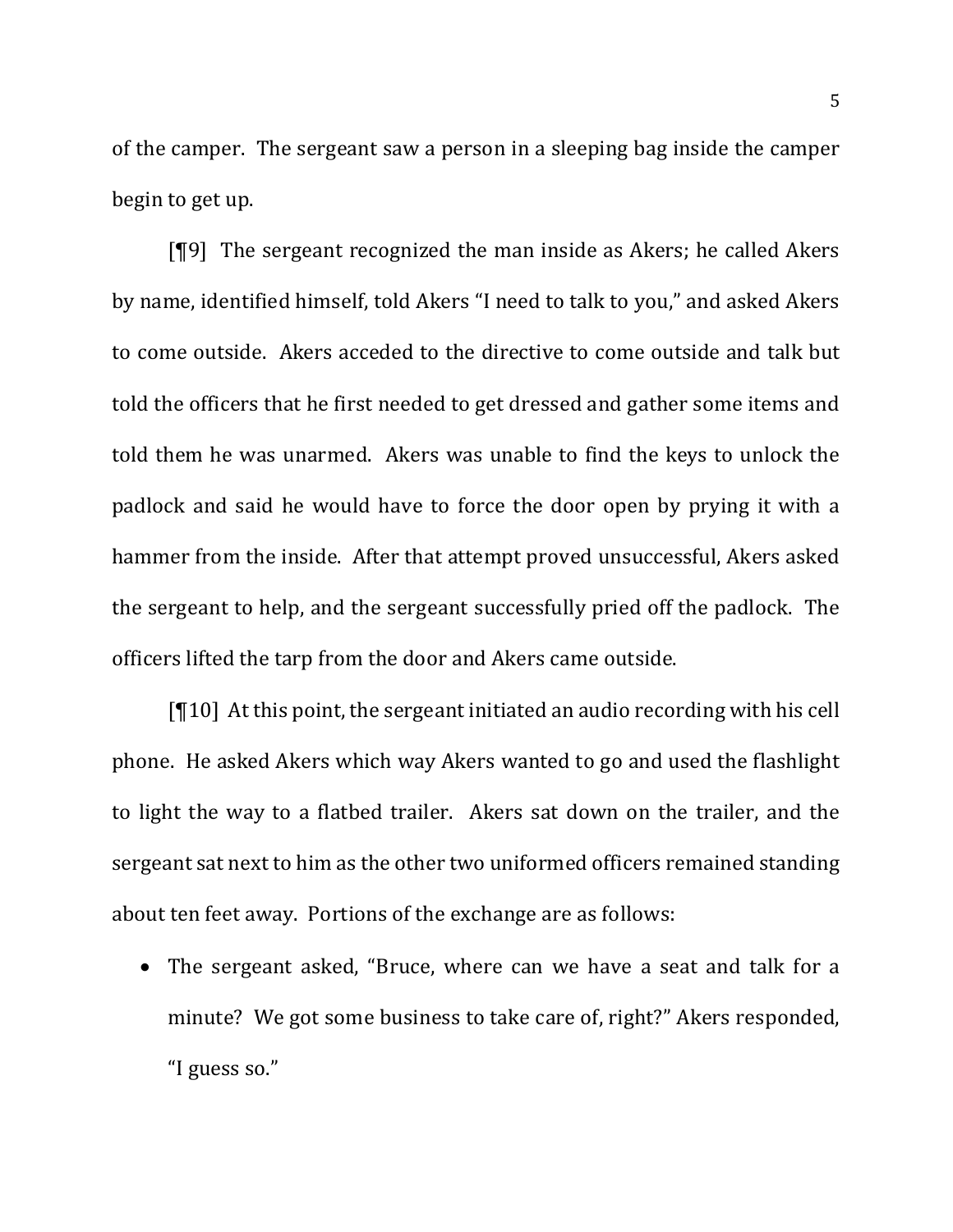- The sergeant asked if he knew why they were there, and Akers replied, "Yeah. Probably. Yeah."
- The sergeant asked, "Where is he?" Akers did not respond, so the sergeant asked, "Can I ask you something?" and Akers said, "Yeah."
- The sergeant asked, "Is he alive?" and Akers shook his head no. The sergeant followed up, "Can you bring us to him?" and Akers said, "I can."
- The sergeant told Akers they would not ask any more questions and asked Akers to stand to be searched for weapons.
- Akers stated, "The guy just wouldn't leave me alone."

 $[\P11]$  The sergeant told Akers they were going to take him to the police substation where an investigator would speak further with him. The sergeant read Akers his rights pursuant to *Miranda v. Arizona*, 384 U.S. 436 (1966), and confirmed that Akers understood. After that, Akers stated that he did not want to answer any questions. The sergeant and the deputy left to retrieve their car while the other officer stayed with Akers. While the others were gone, the remaining officer initiated a conversation with Akers:

• The officer stated, "We'll get you through this, man, I promise, OK?" to which Akers responded, "Yep. Thank you. It's nothing I wanted to ever happen. I'm the most peaceful guy you ever met."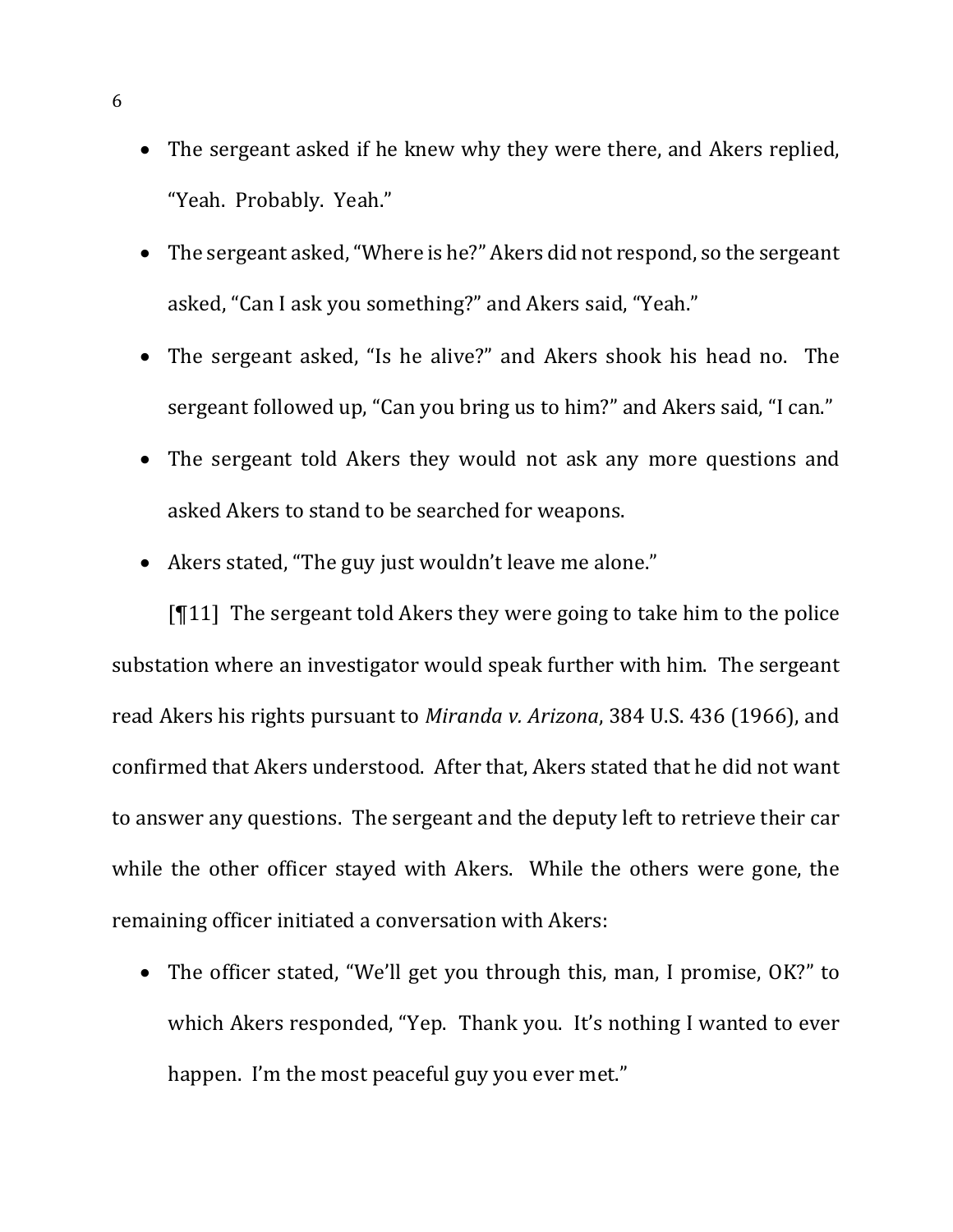• The officer said, "Sometimes people put situations in our court and we have no choice but to  $\dots$  how we handle them. I get it. I totally get it."

The sergeant and deputy returned with the car, and Akers and the deputy sat in the backseat.

 $[\P12]$  At one point, Akers said, without prompting, "It's not the best day of my life." During the car ride, the three discussed Akers's dogs and what they might need. Then Akers said, again without prompting, "I actually would have called you guys right away but I wanted a few hours of freedom, and [to] enjoy it. I can't say that I enjoyed it that much  $\dots$ ." After they arrived at the substation, a detective came and read Akers his *Miranda* rights again, and Akers asked for a lawyer before answering questions.

 $[T13]$  Later that morning, a search warrant authorizing a search of Akers's residence, property, and vehicles was issued based on an affidavit prepared by the detective. The affidavit relied in part on statements Akers made to the officers. A search of Akers's property resulted in the discovery of the victim's body and a machete with traces of the victim's blood on it.

 $[\P{14}]$  A grand jury indicted Akers for intentional or knowing murder in violation of 17-A M.R.S.  $\S 201(1)(A)$ . Akers filed a motion to suppress, asserting that evidence, including the statements he made to the officers after exiting the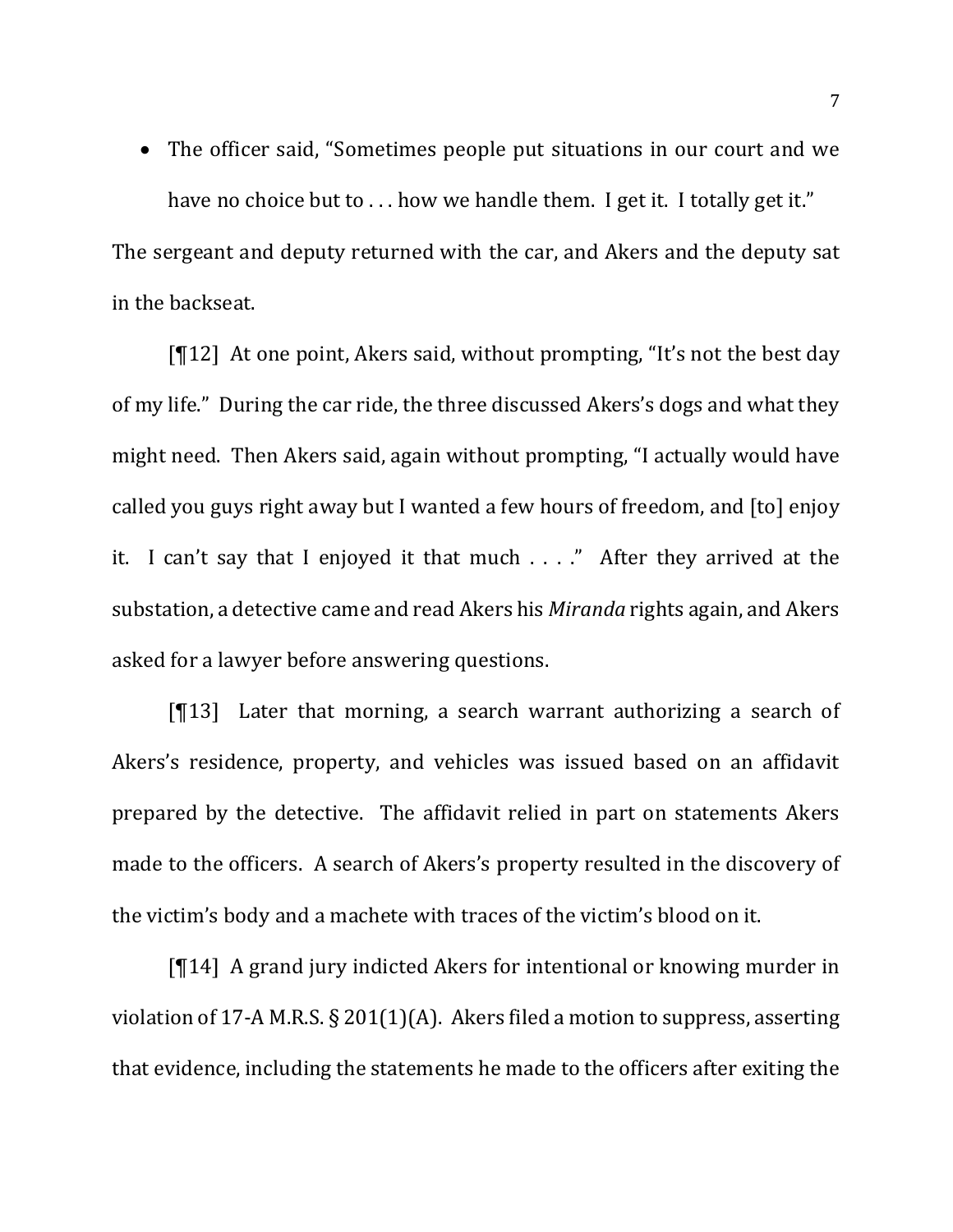camper, had been unlawfully obtained as a result of the officers' warrantless search of his property. At the motion hearing, both the sergeant and the deputy testified. The court admitted in evidence a map depicting the victim's and Akers's properties, the search warrant affidavit, the evidence log, a portion of the June 11 audio recording, and several photographs of Akers's property.

 $[15]$  On April 2, 2019, the court denied Akers's motion to suppress. The court determined that the searches around 7:00 p.m. on June 10 and midnight on June 11 were not unreasonable, that suppression would not be justified even if they were, and that Akers's statements were made voluntarily. It also determined that the emergency aid doctrine supported the searches because the officers were looking for a missing person, believed Akers might have had pertinent information, and heard a noise inside the camper that was reasonable to investigate. Moreover, the court concluded that, even if the searches were unlawful, suppression was not justified because it would not serve the purposes of the exclusionary rule.

[ $[16]$  Next, with respect to Akers's arguments that his statements should be suppressed, the court determined that he was not in custody when he made the first statements to the sergeant upon leaving his camper, that his later statements after he was in custody were made spontaneously, and that his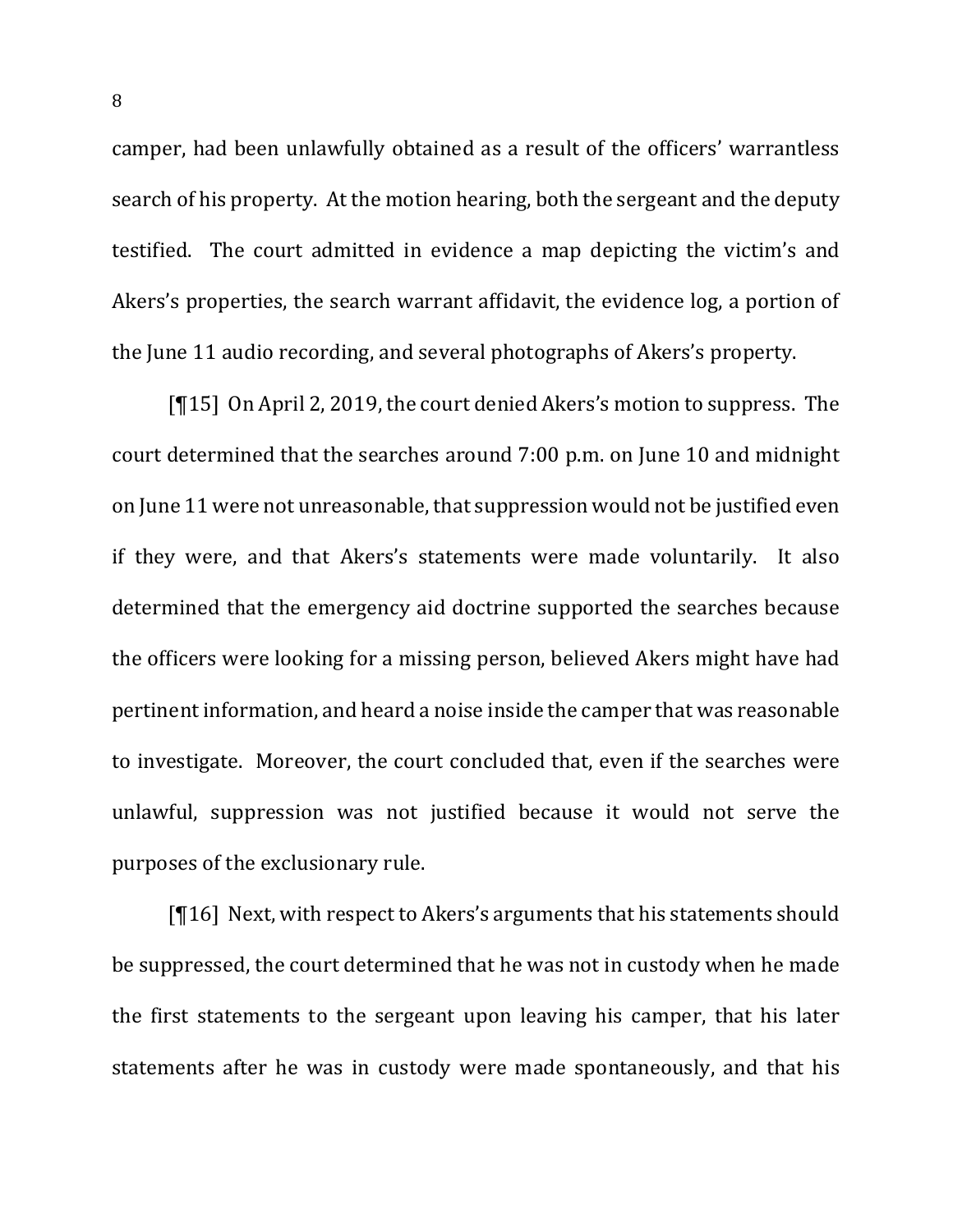statements were not the product of coercive or deceptive practices by the officers. The court also concluded that, even if Akers had been in custody at the time of the initial statements, the questions did not violate *Miranda* because they fell within the public safety exception. Finally, it concluded that based on the totality of the circumstances Akers's statements were made voluntarily.

 $[17]$  In December 2019, Akers filed a motion for sanctions and to reopen the suppression hearing. He argued that the State failed to disclose potential impeachment information about the three officers who came to his property on June 11, as well as a fourth officer involved in the investigation, in violation of its obligations pursuant to *Brady v. Maryland*, 373 U.S. 83 (1963), and *Giglio v. United States*, 405 U.S. 150 (1972). Akers highlighted an email the sergeant wrote to other officers regarding the suppression hearing. He requested access to personnel records, internal affairs investigation records, sealed exhibits from a Maine Labor Relations Board case, and correspondence regarding the truthfulness of the officers. He also asked to reopen the suppression hearing to cross-examine the testifying officers regarding their truthfulness.

 $[\P18]$  Only the email correspondence is relevant to this appeal. In 2017, the sergeant sent an email to other officers to schedule a meeting to "prep"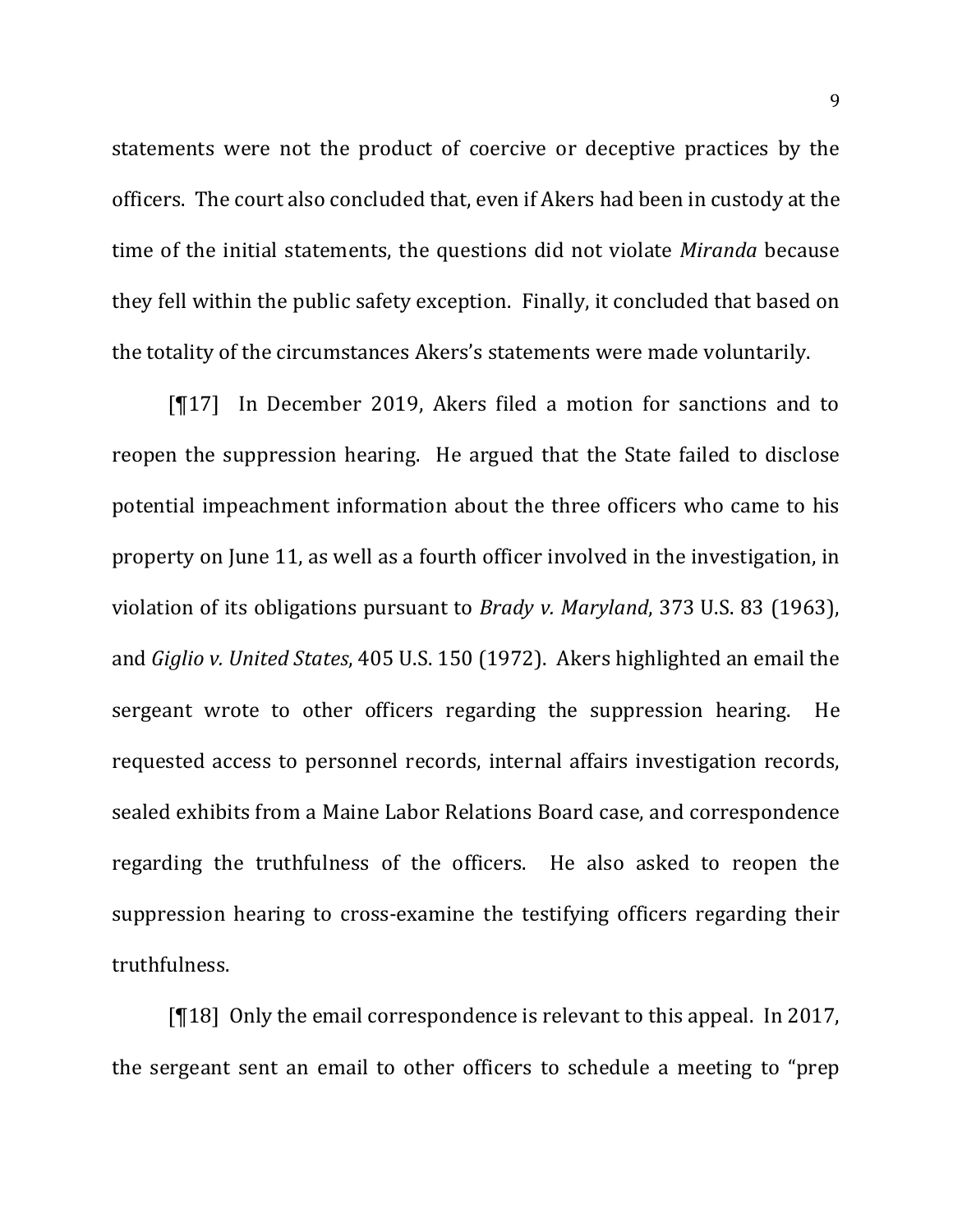together" for a hearing on the motion to suppress in this case. The sergeant's email included links to webpages discussing *Miranda* and the Bill of Rights "as a reminder," and stated, "If the defense wins this the entire case could get dismissed."

 $[T19]$  The court held a nontestimonial hearing on Akers's motion for sanctions and to reopen the suppression hearing, and ultimately denied the motion in relevant part. It determined that most of the requested information was not material subject to *Giglio*; some information might be subject to disclosure depending on how the State proceeded; and finally that the sealed exhibits would be submitted for *in camera* review.

 $[T20]$  Regarding the sergeant's email, the court found that no meeting had occurred between the officers and that "[t]here [was] no basis in the record before the court to support a different conclusion," and thus the email did not amount to *Giglio* material. Its finding was based on an affidavit from the sergeant. Moreover, orally on the record at the motion hearing, the court stated that "[a]ny inconsistencies between the [police] reports and [the officers'] testimony at the suppression hearing would have  $\dots$  and could have  $\dots$  and most likely was, to some extent, explored at that hearing through cross-examination. Counsel had all that information."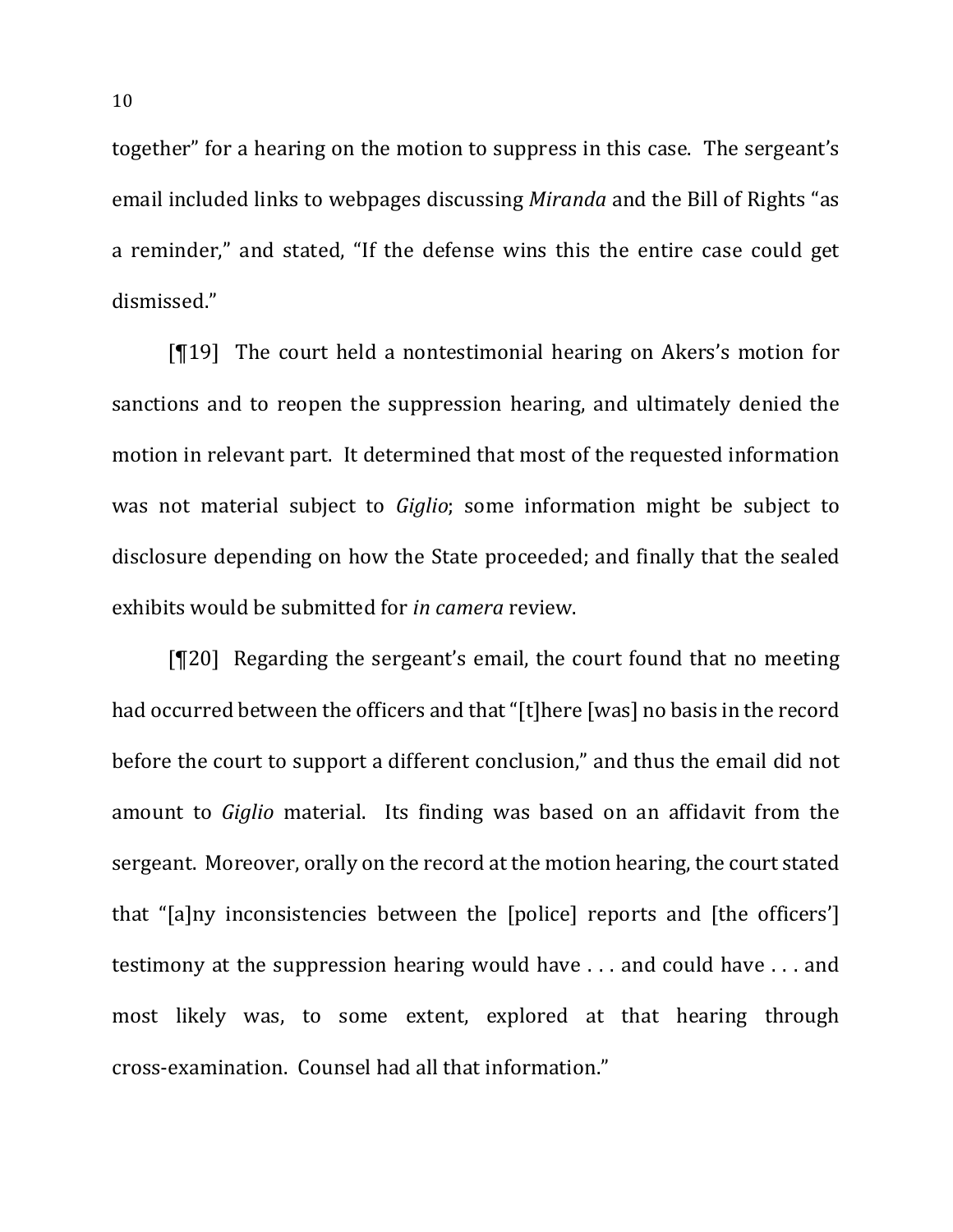$[T21]$  After a five-day trial in January 2020, a jury found Akers guilty of intentional or knowing murder. In November 2020, the court sentenced him to thirty-eight years' imprisonment. Akers timely appealed from the judgment. *See* 15 M.R.S. § 2115 (2021); M.R. App. P. 2B(b)(1).

# **II. DISCUSSION**

# **A. The Searches**

[¶22] Akers argues that the trial court erred when it denied his motion to suppress based on the Fourth Amendment to the U.S. Constitution. He claims that the officers twice conducted illegal, warrantless searches: first when they entered the curtilage of his home around midnight on June 11, and again moments later when they lifted the window cover on his camper to peer inside. He asserts that the fruits of these unlawful searches, including his statements and the physical evidence later discovered, should be suppressed because their discovery was not attenuated from the violation of his rights. The State argues that the officers' entry into Akers's curtilage was lawful and that the emergency aid doctrine permitted them to lift the window cover on the camper.

 $[T23]$  We apply two standards of review to the denial of a motion to suppress; we review the factual findings for clear error and the legal issues de novo. *State v. Cote*, 2015 ME 78, ¶ 9, 118 A.3d 805. Where, as here, the facts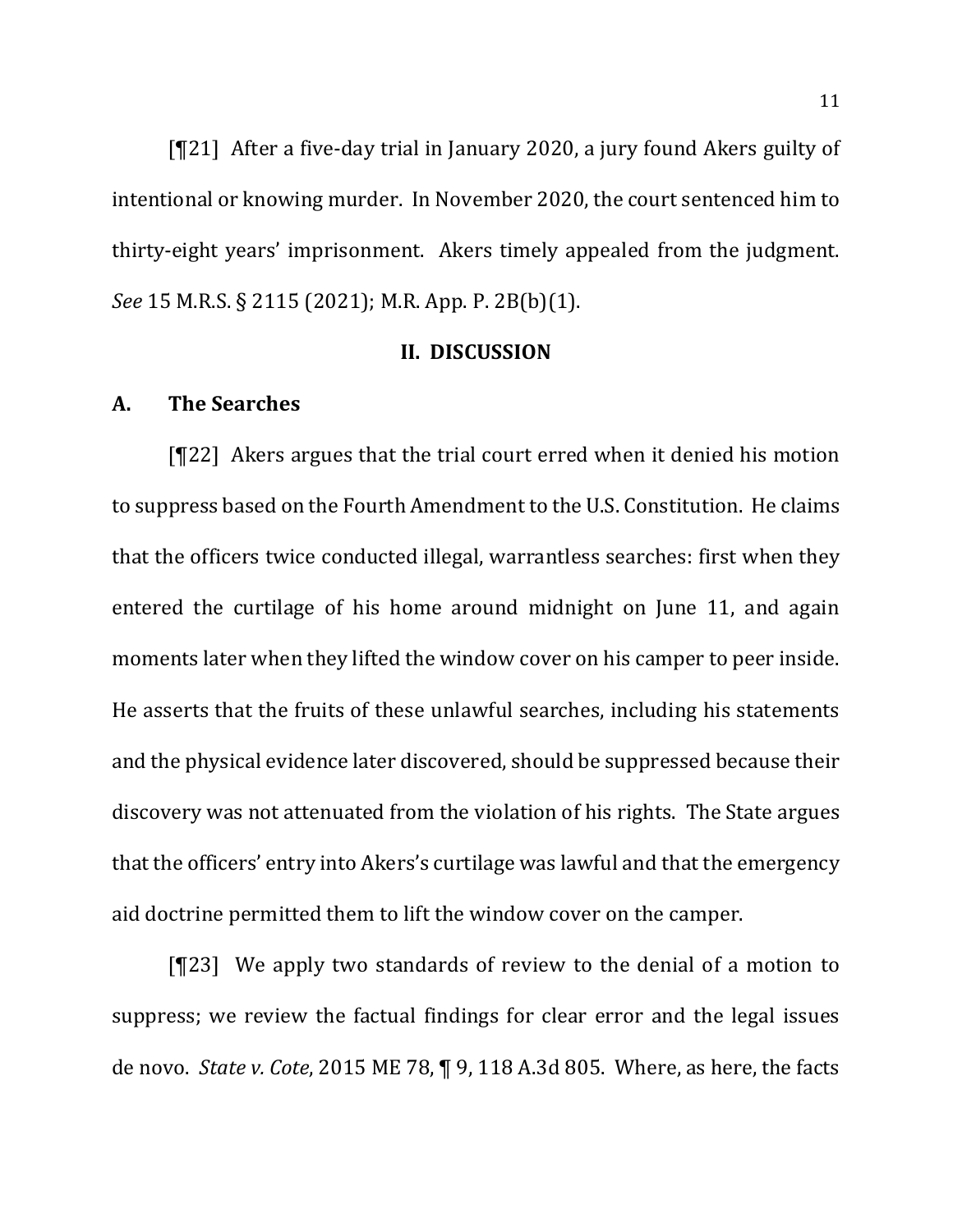are not in dispute, we review the court's denial of a motion to suppress de novo. *State v. Bennett-Roberson*, 2019 ME 49, ¶ 9, 206 A.3d 303.

[ $[124]$ ] The Fourth Amendment provides in relevant part that "[t]he right of the people to be secure in their persons, houses, papers, and effects, against unreasonable searches and seizures, shall not be violated." U.S. Const. amend. IV. "The very core of this guarantee is the right of a man to retreat into his own home and there be free from unreasonable governmental intrusion." *Caniglia v. Strom,* 593 U.S. \_\_, 141 S. Ct. 1596, 1599 (2021) (quoting *Florida v. Jardines*, 569 U.S. 1, 6 (2013)). This protection extends to the curtilage of a home. *Collins v. Virginia*, 584 U.S. \_\_, 138 S. Ct. 1663, 1670 (2018).

[ $[125]$ ] A violation of the Fourth Amendment occurs when a search by the government "violates a subjective expectation of privacy that society recognizes as reasonable." *Kyllo v. United States*, 533 U.S. 27, 33 (2001) (citing *Katz v. United States,* 389 U.S. 347, 361 (1967) (Harlan, J., concurring)). "When the Government obtains information by physically intruding on persons, houses, papers, or effects, a search within the original meaning of the Fourth Amendment has undoubtedly occurred." *Jardines*, 569 U.S. at 5 (quotation marks omitted).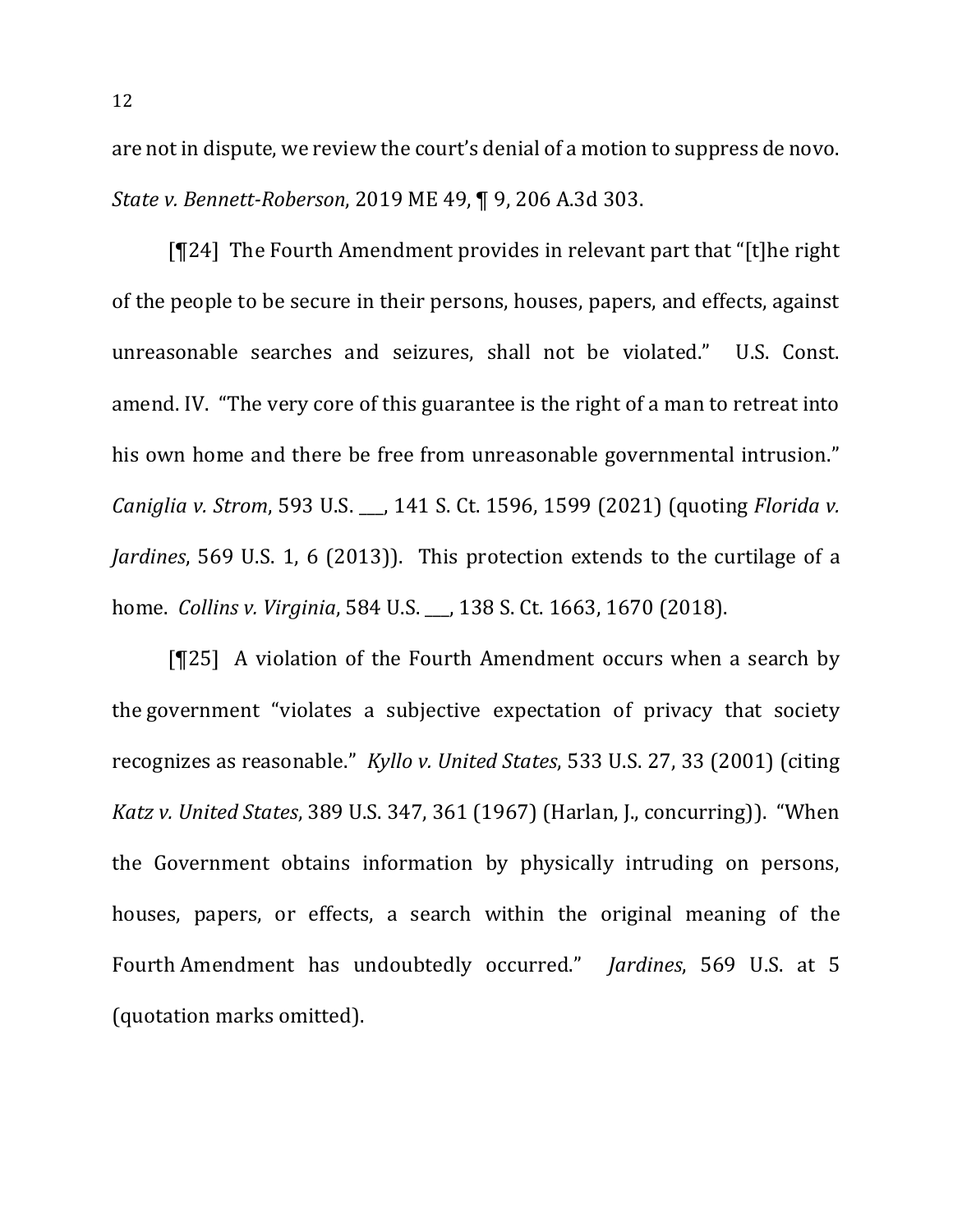$[T26]$  The language of the Fourth Amendment expressly requires that all searches and seizures be reasonable and that any warrants permitting searches be based on probable cause and be limited in scope. *Kentucky v. King*, 563 U.S. 452, 459 (2011). The Fourth Amendment does not explicitly state when a search warrant must be obtained, but the United States Supreme Court has "often said that searches and seizures inside a home without a warrant are presumptively unreasonable." *Id.* (quotation marks omitted). Nonetheless, the Court has also recognized that "the ultimate touchstone of the Fourth Amendment is reasonableness." *Id.* (quotation marks omitted). "In the absence of a warrant, a search is reasonable only if it falls within a specific exception to the warrant requirement." Riley v. California, 573 U.S. 373, 382 (2014).

 $[T27]$  As an initial matter, it is clear that the officers' actions amounted to a warrantless search of Akers's property because their entry into the curtilage of his home and thereafter lifting the window cover were intrusions into areas where Akers had a subjective expectation of privacy that society would recognize as reasonable. See Kyllo, 533 U.S. at 33. However, the Fourth Amendment proscribes only *unreasonable* searches, see U.S. Const. amend. IV; *King*, 563 U.S. at 459, and thus we must consider whether those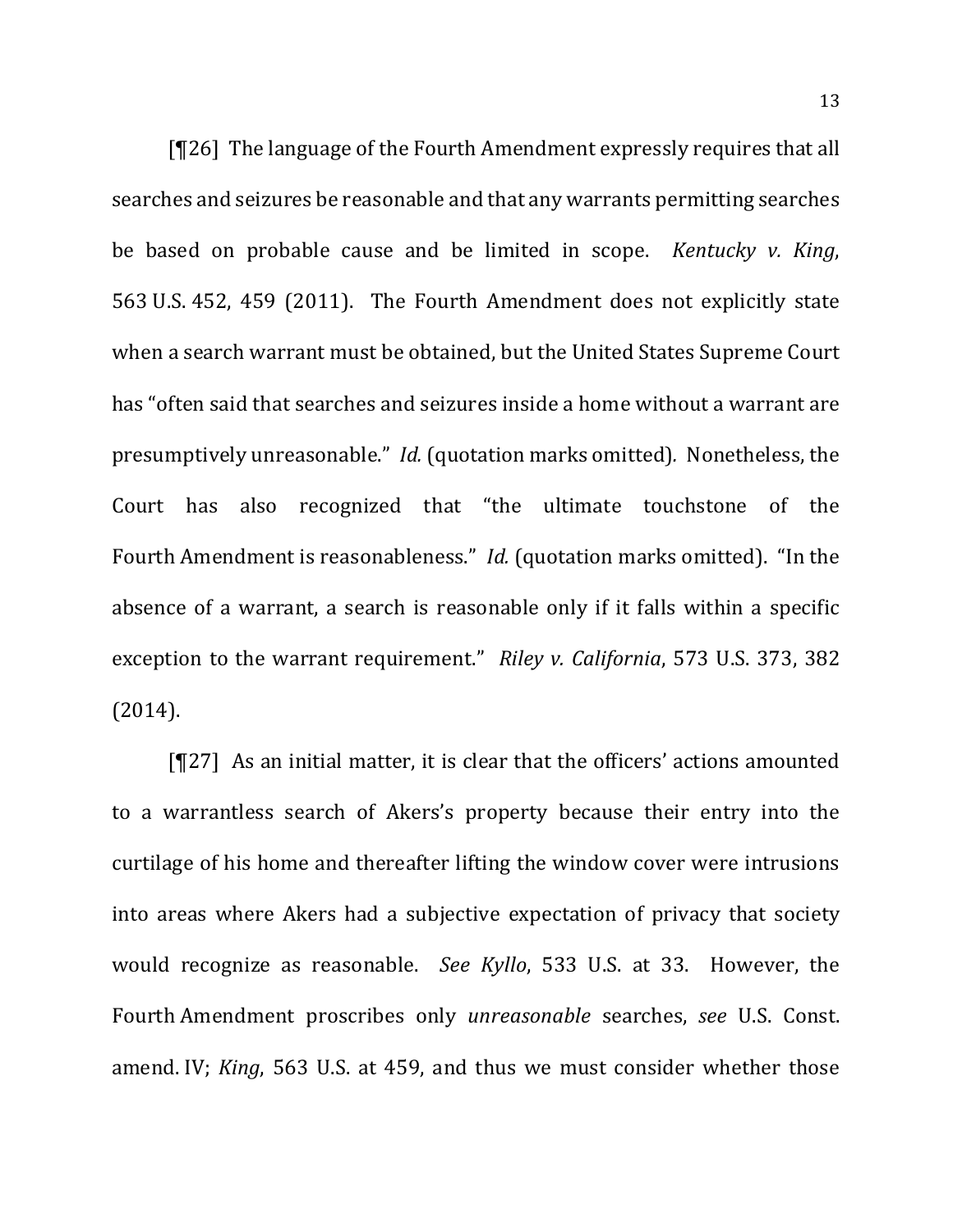searches were unreasonable, and, if so, whether suppression of the evidence is warranted.

## **1. Curtilage**

[¶28] The circumstances of the officers' visit to Akers's property were unusual and concerning: three officers arrived in the middle of the night, followed a footpath rather than walking up the driveway, and did not immediately attempt to knock on the door to the camper to contact Akers. We conclude that this conduct, absent a warrant, was not reasonable. The officers were investigating a missing person who, importantly, lived elsewhere, and there is no explanation for why the officers took a footpath around midnight in order to have a conversation with the missing person's neighbor. They could have waited until the morning and come down the driveway to knock on Akers's door to speak with him, especially given that the officers had left the missing person's home to address other matters for several hours earlier that day. The time delay also suggests that, had they had probable cause to believe that searching Akers's property would provide information about criminal activity, the officers had ample time to obtain a warrant. It is further unclear why they did not approach the door of the camper and knock in their efforts to reach Akers, but instead approached from different sides of the camper.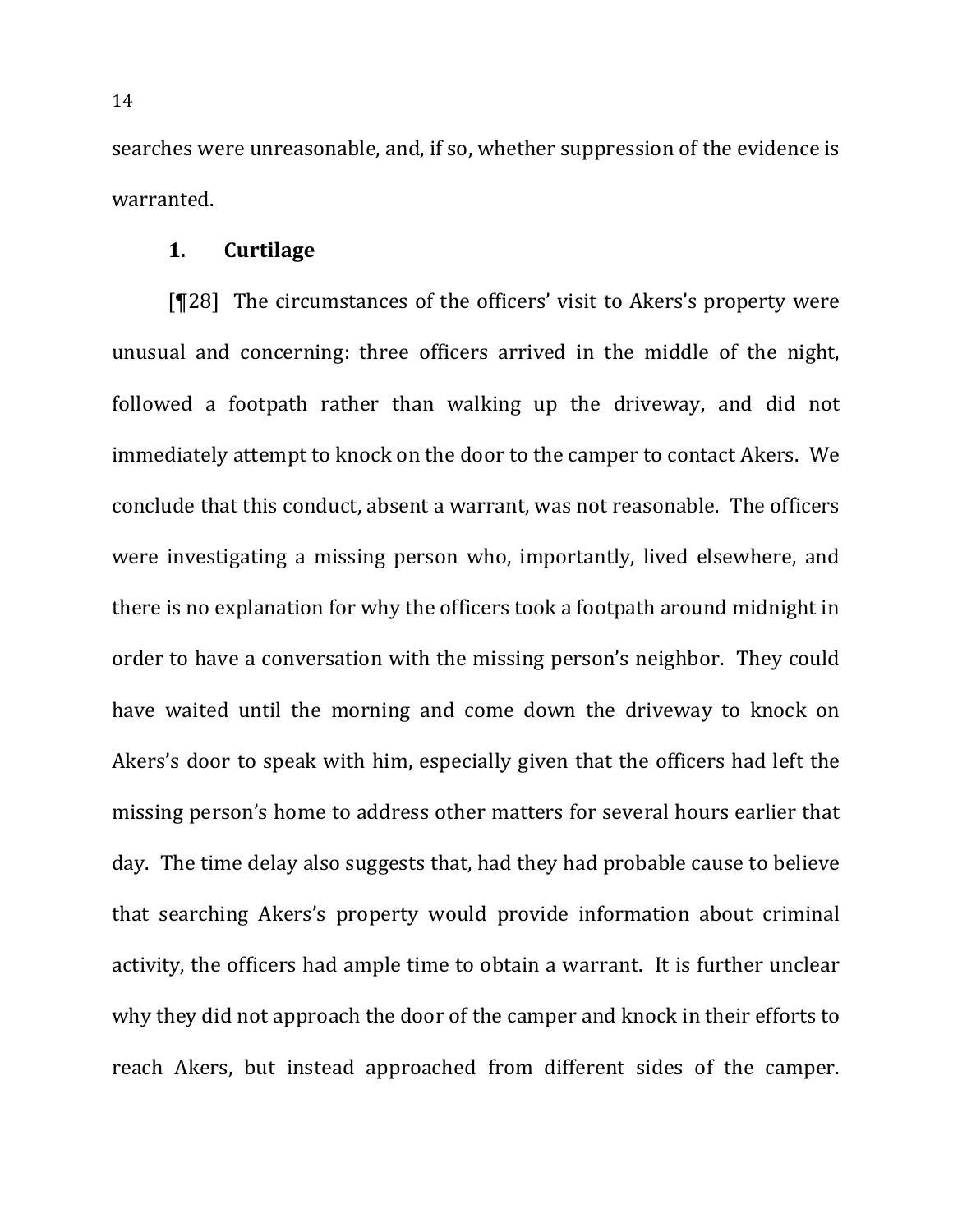Considering the circumstances objectively, we conclude that the officers conducted an unlawful and unreasonable search of the curtilage of Akers's home.

 $[T29]$  The State argues that the officers' entry into Akers's curtilage was reasonable, asserting that their actions were an extension of their search for a missing person, which included an attempt to speak with Akers about his missing neighbor.

 $[$ [ $]$ 30] Two analogous cases show that the officers' actions in purportedly searching for a missing person were unreasonable. In the first, the United States Supreme Court held that officers may not ordinarily search the home of a third party when executing an arrest warrant. See Steagald v. *United States*, 451 U.S. 204, 220-22 (1981). In the second, the Massachusetts Appeals Court determined that the emergency aid doctrine did not apply where officers entered the apartment of a missing woman. *Commonwealth v. Bates*, 548 N.E.2d 889, 890-93 (Mass. App. Ct. 1990). In that case, the police received a report of a missing person and more than three hours later officers went to her apartment to look for her. *Id.* at 891. There was no response when they knocked on the door but hearing the television on inside, and finding that the door was unlocked, they let themselves in. *Id.* Upon entry, they saw the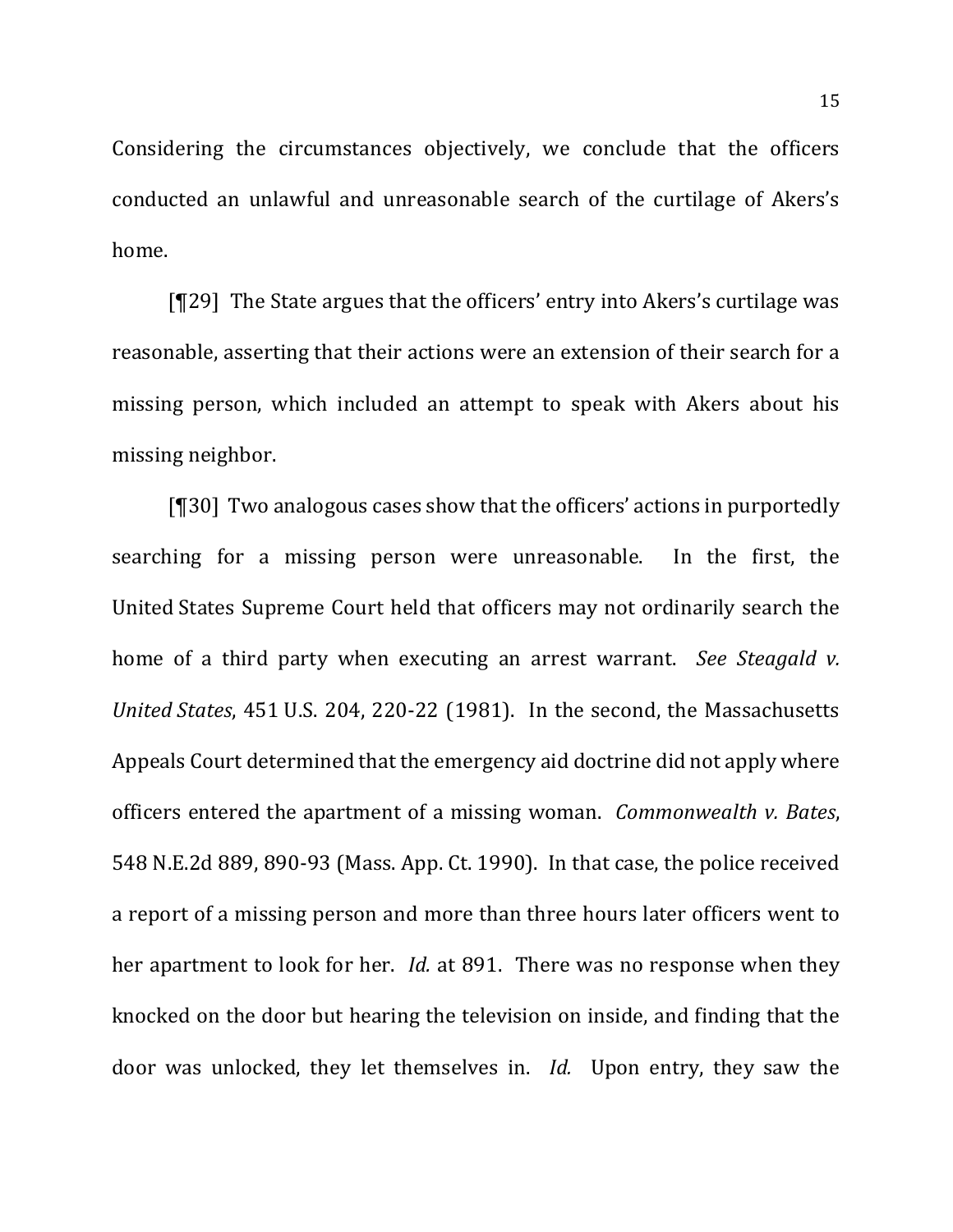defendant lying on the couch on top of a handgun and ammunition. *Id.* He was subsequently convicted on charges of unlawful possession of a firearm and ammunition. *Id.* at 890. The court determined that the passage of time plus the lack of a reason for the officers' failure to obtain a warrant prevented the application of the emergency aid doctrine. *Id.* at 892.

 $[931]$  The circumstances here, where the officers were not searching the property of the missing person and were not looking for the missing person recall that they were calling out for Akers—present a stronger case that the search of Akers's curtilage was unreasonable. Officers are not permitted to enter upon and conduct a warrantless search of property that they would otherwise be unlicensed to enter merely because they are trying to locate a missing person.

[¶32] We also reject the State's argument that the officers' entry was supported by an implied invitation because they used a "recognized access route[] reasonable under the circumstances." *State v. Trusiani*, 2004 ME 107, ¶ 17, 854 A.2d 860 (quotation marks omitted). In fact, when entering onto Akers's property, the officers used a footpath between the two private properties. Their entry occurred after Akers had expressly declined an offer from the sergeant to come out to his property during their June 9 phone call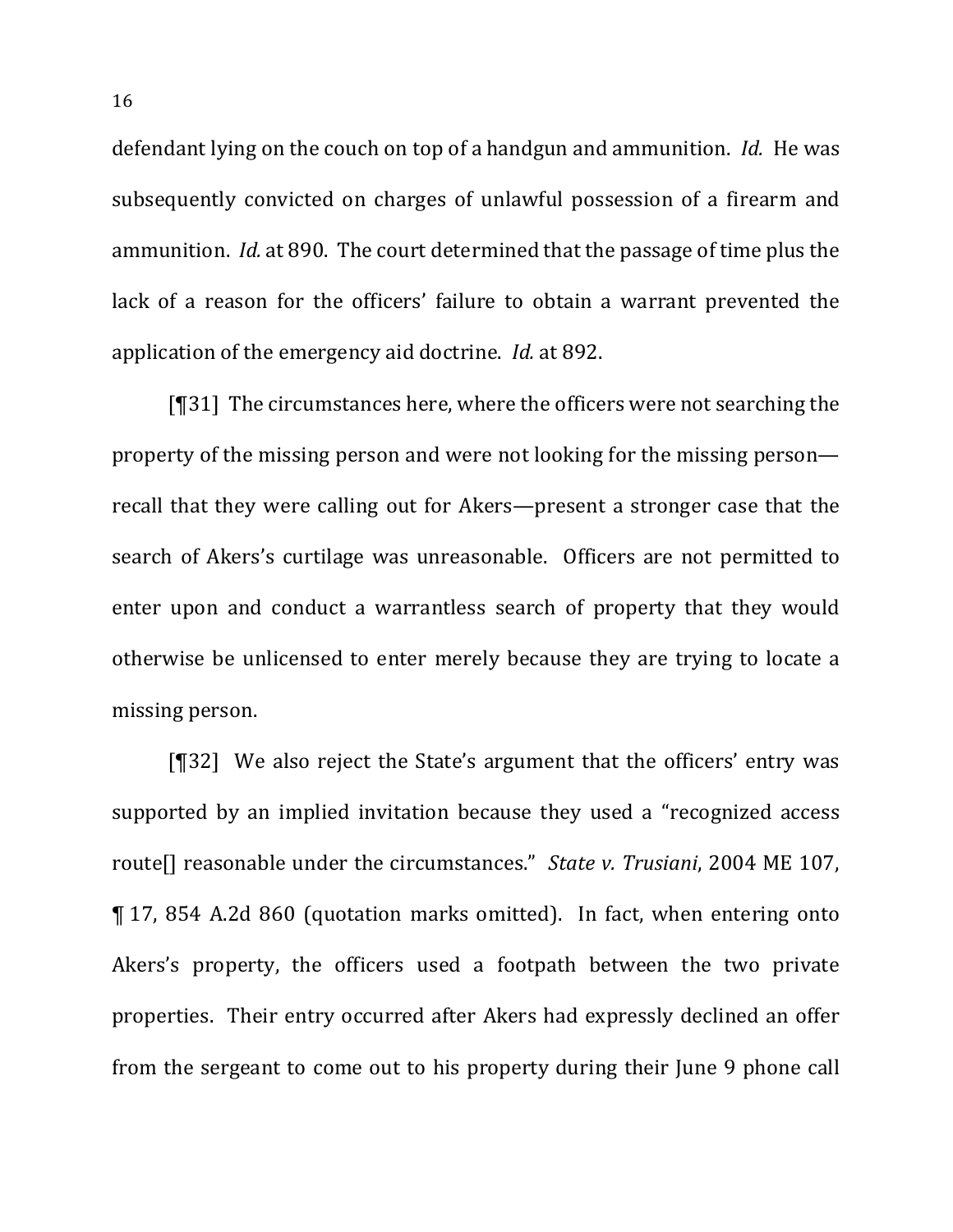and there were no indications that visitors were welcome at the property rather, a sign on Akers's driveway read "Private Driveway Please Do Not Enter." Likewise, their entry cannot be justified as a so-called "knock-and-talk" because they did not approach and knock on the door to request to speak, and their conduct amounted to "more than any private citizen might do." *King*, 563 U.S. at 469-70. The State concedes that the officers' actions cannot be justified by the exigent circumstances doctrine because they lacked probable cause. See *Kirk v. Louisiana*, 536 U.S. 635, 638 (2002).

[¶33] Because the officers had no warrant and because no exceptions to the warrant requirement apply, the search of Akers's curtilage was unreasonable. See Riley, 573 U.S. at 382. We next consider whether the officers' lifting of the window cover was also a violation of Akers's Fourth Amendment rights.

## **2. Window Cover**

 $[\mathcal{T}34]$  For the same reasons discussed above with respect to the entry into the curtilage, the officers' lifting of the window cover was a warrantless search. Thus, unless some exception to the warrant requirement applies, their conduct must be viewed as a violation of Akers's constitutional right to be free from unreasonable searches.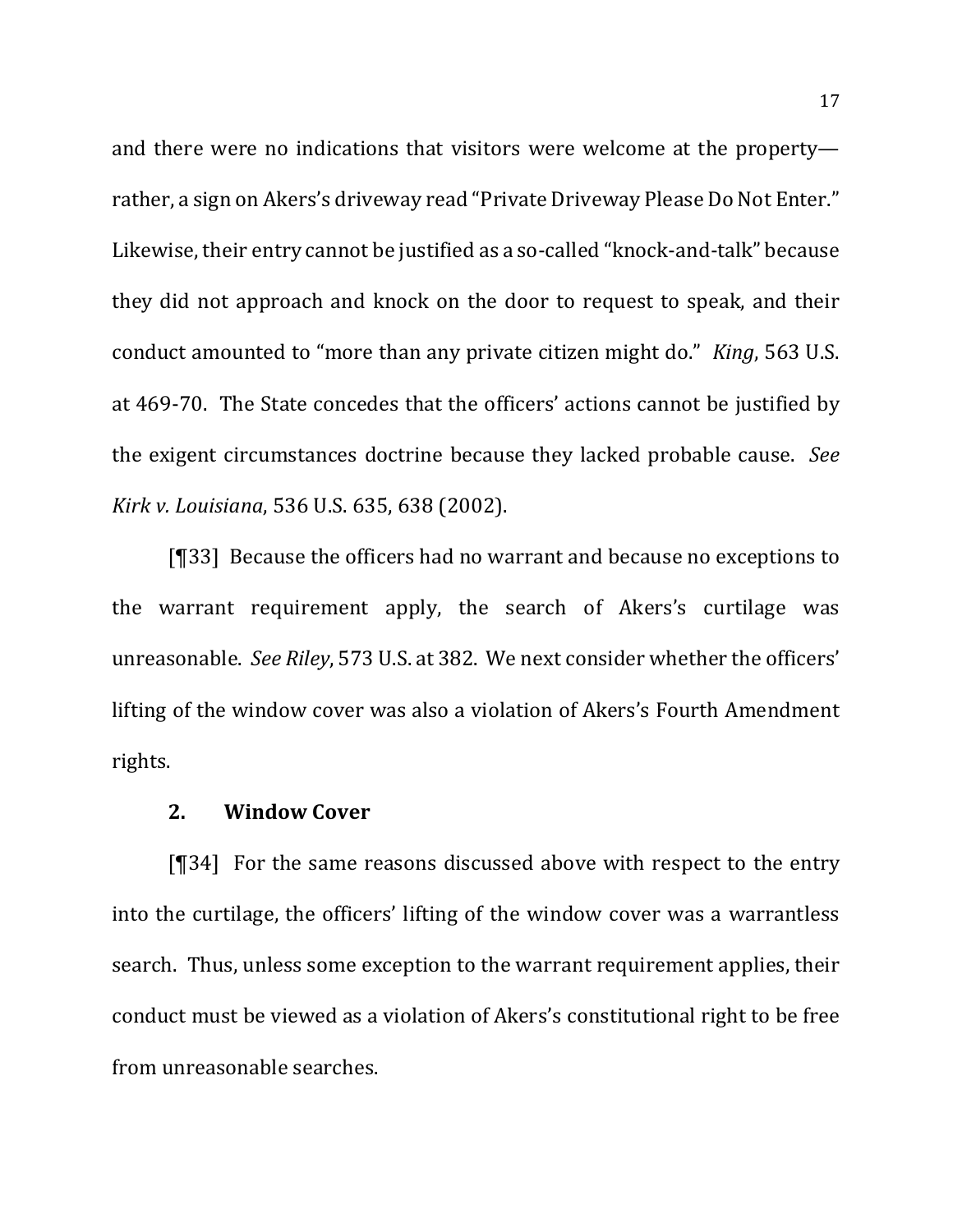[ $[$ ]35] Akers asserts that no exception to the warrant requirement exists and that it was unreasonable for the officers to lift the window cover to allow them to peer inside his home. The State argues that the officers' actions were not unreasonable and that they were permitted to gaze into the otherwise private space pursuant to the emergency aid doctrine.

 $[$ [1]36] "[L]aw enforcement officers may enter a home without a warrant to render emergency assistance to an injured occupant or to protect an occupant from imminent injury." *Brigham City v. Stuart*, 547 U.S. 390, 403 (2006). However, officers cannot rely on the emergency aid doctrine when they are not lawfully within the area where the alleged emergency arises. See King, 563 U.S. at 462-63. "The l emergency aid exception does not depend on the officers' subjective intent or the seriousness of any crime they are investigating when the emergency arises. It requires only an objectively reasonable basis for believing that a person within the house is in need of immediate aid." *Michigan v. Fisher,* 558 U.S. 45, 47 (2009) (alterations, citations, and quotation marks omitted).

 $[$ [[37] After the officers completed their unprivileged entry into the curtilage of Akers's home for the purpose of questioning him, and not for the purpose of conducting a visual search for the victim, they heard a thud from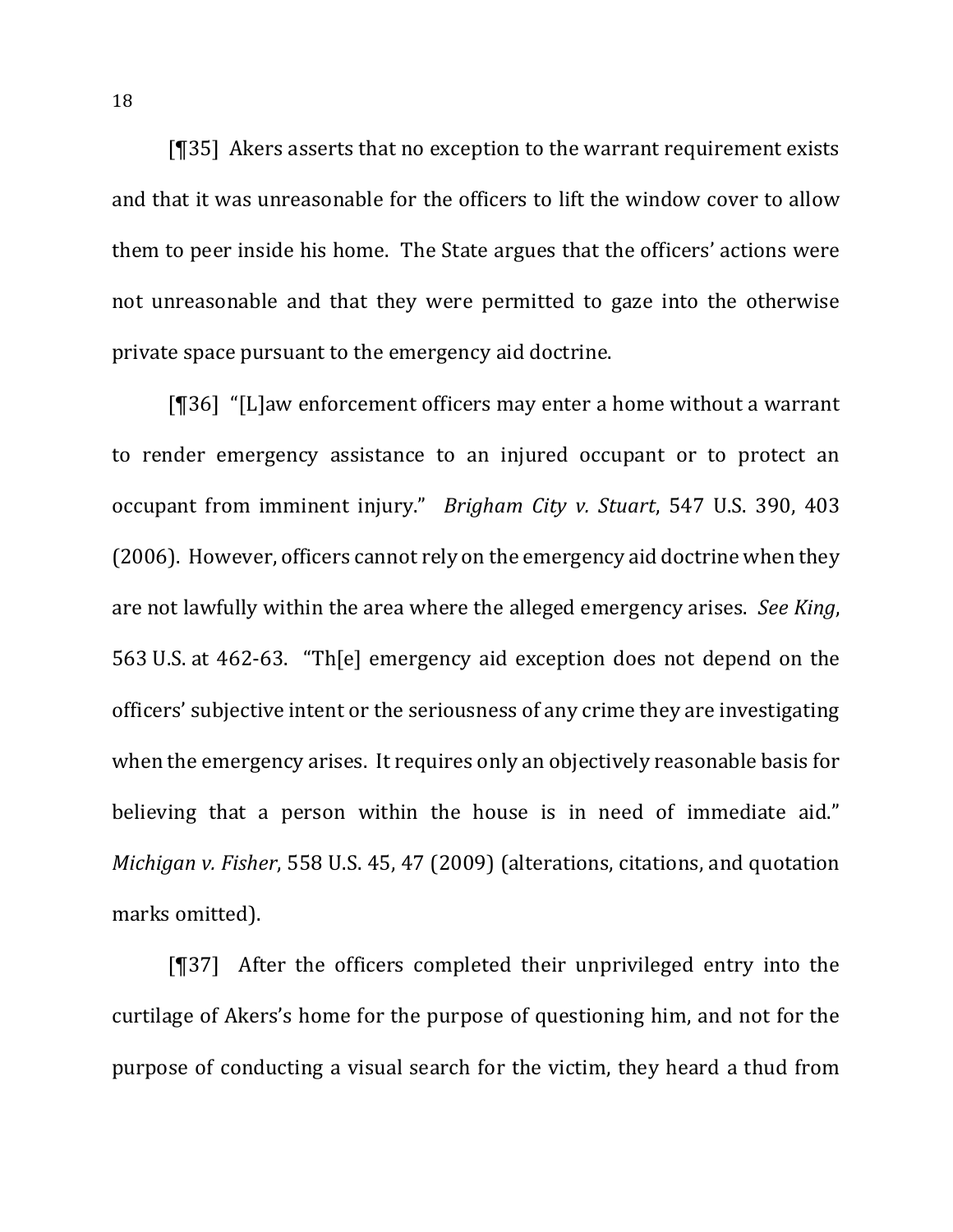inside the camper. At that time, the officers were aware of the following information: the camper was padlocked from the outside, the victim was still missing, and Akers and the victim had a somewhat contentious relationship at times.

 $[$ [38] The only fact at that time giving rise to the alleged emergency was the sound of a thud—a sound that is generally not unusual coming from inside a residence or other structure, and does not, by itself, suggest the existence of an emergency. The officers did not observe an altercation or injured person inside, and did not describe the sound as any sort of a cry for assistance. *See*, e.g., Fisher, 558 U.S. at 48; *Brigham City*, 547 U.S. at 406. We conclude that the officers did not have an objectively reasonable basis for believing that a person inside the camper needed immediate aid. See Fisher, 558 U.S. at 47. Accordingly, the officers' act of lifting the window cover and looking inside was not justified by the emergency aid doctrine and therefore was an unreasonable search under the Fourth Amendment.

#### **3. Suppression**

[¶39] Having determined that the officers acted unreasonably in searching Akers's home and curtilage, we must decide whether suppression of the evidence was warranted. Akers argues that the statements he made to the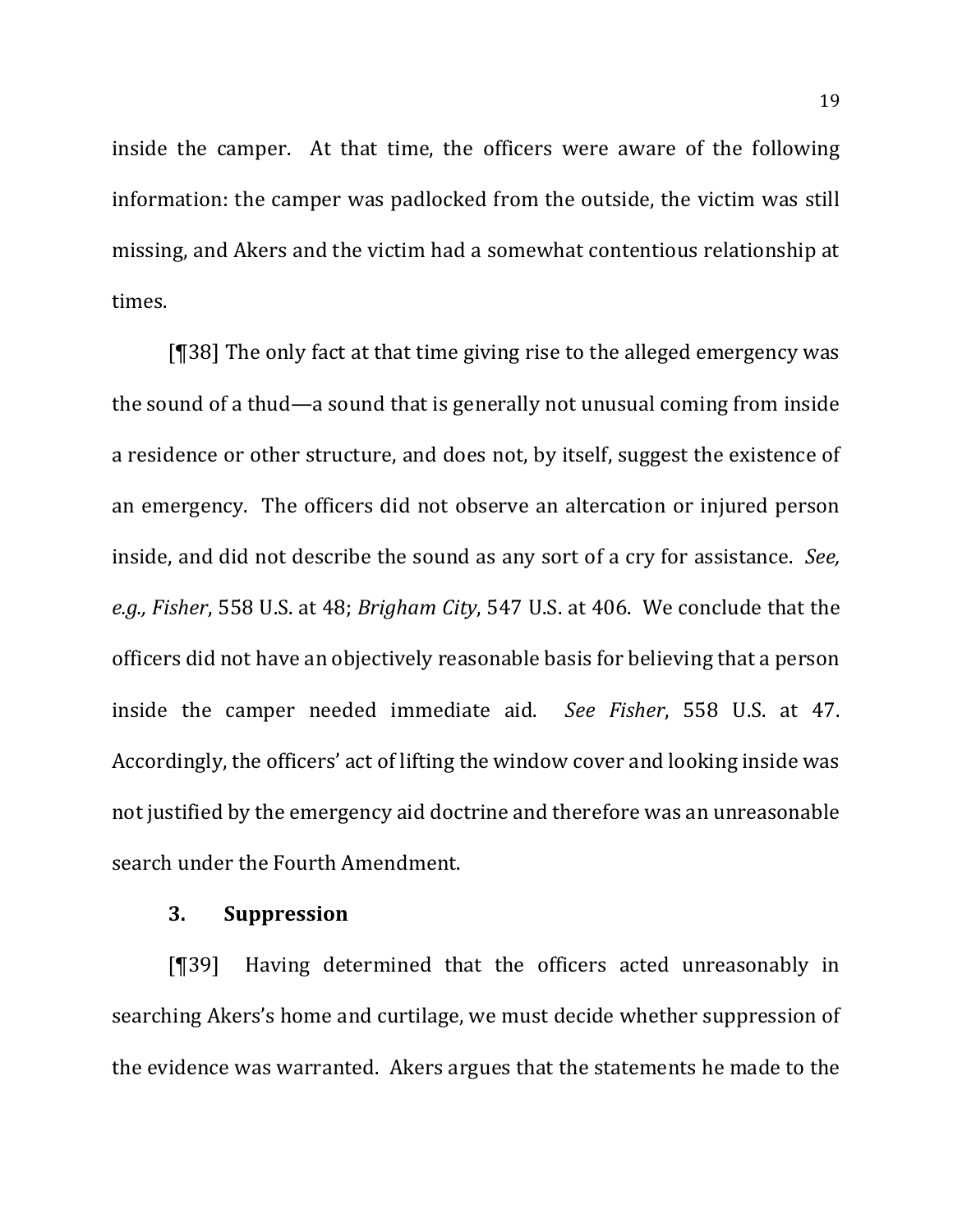officers after exiting his camper as well as the later physical evidence discovered after a warrant was obtained to search his property should be suppressed.

 $[$ [[40] "The exclusionary rule  $\ldots$  excludes from a criminal trial any evidence seized from the defendant in violation of his Fourth Amendment rights. Fruits of such evidence are excluded as well." *Alderman v. United States*, 394 U.S. 165, 171 (1969) (citations omitted). The exclusionary rule "is a prudential doctrine created by th[e] [United States Supreme] Court to compel respect for the constitutional guaranty." *Davis v. United States*, 564 U.S. 229, 236 (2011) (citation and quotation marks omitted). The rule's purpose "is to deter future Fourth Amendment violations," and it will be applied "to situations" in which this purpose is thought most efficaciously served." *Id.* at 236-37 (quotation marks omitted). Exclusion may effectively "compel respect for the constitutional guaranty," but we also must consider "the substantial social costs" of exclusion, both on "the judicial system and society at large." *Id.* (quotation marks omitted). "For exclusion to be appropriate, the deterrence benefits of suppression must outweigh its heavy costs." *Id.* at 237.

[¶41] In *Brown v. Illinois*, the United States Supreme Court discussed at length the application of the exclusionary rule.  $422$  U.S. 590 (1975). It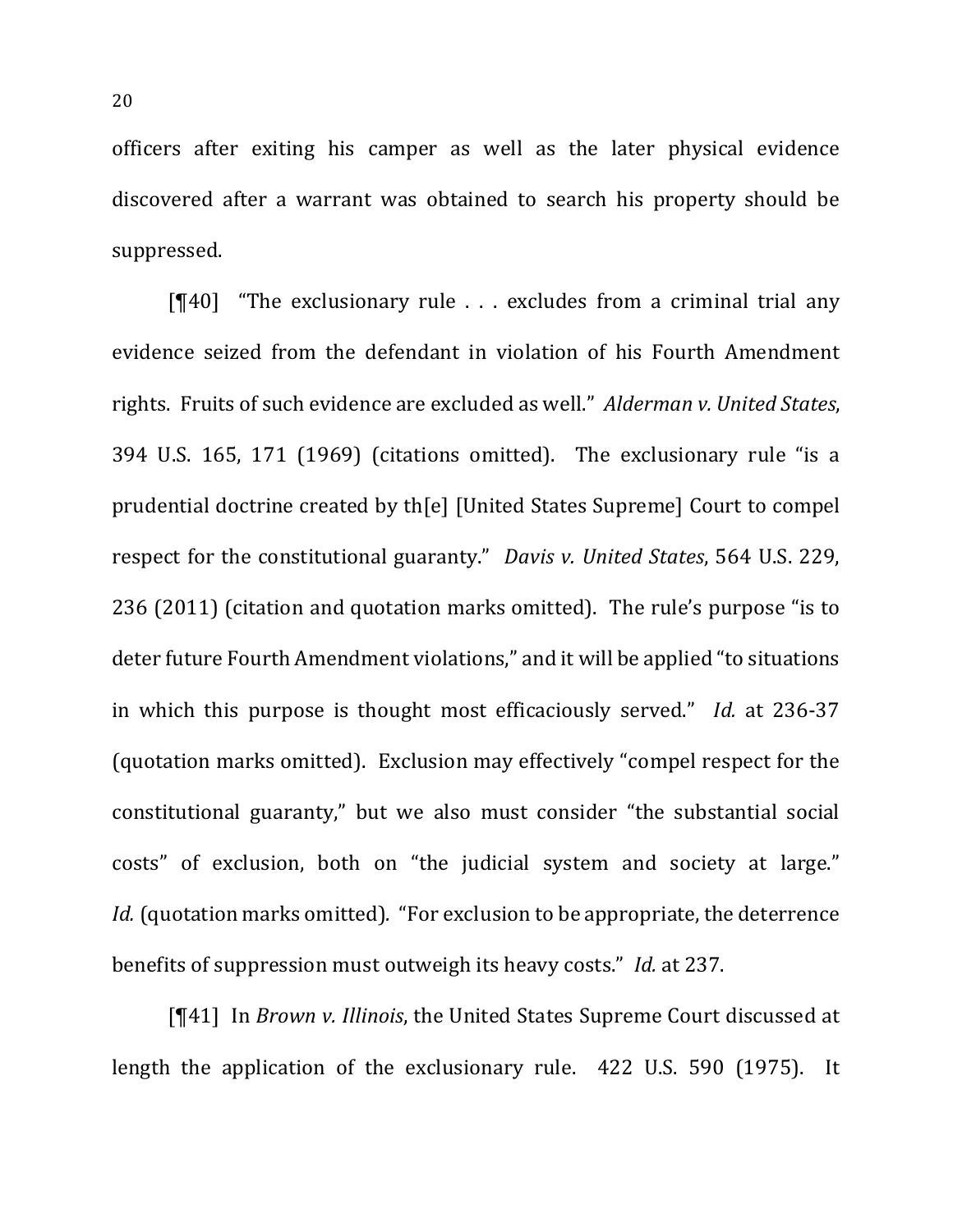explained that *Miranda* warnings preceding a defendant's statement do not necessarily, and cannot alone, purge the taint of an illegal search or seizure under the Fourth Amendment but that such warnings are "an important factor ... in determining whether the confession is obtained by exploitation of an illegal arrest." *Id.* at 602-03. Rather, "[t]he voluntariness of the statement is a threshold requirement," and then courts must consider "[t]he temporal proximity of the arrest and the confession, the presence of intervening circumstances, and, particularly, the purpose and flagrancy of the official misconduct." *Id.* at 603-04 (citation and footnotes omitted).

 $[$ [42] Here, the court erred when it determined that suppression of evidence obtained as a result of the investigatory search of Akers's curtilage and camper was not warranted. All three of the *Brown* factors support suppression of Akers's confession, as well as the searches. Certainly there is close temporal proximity between the searches and the statements Akers made to the officers—only a matter of minutes passed between the searches and the original statements, which formed part of the basis for the issuance of the search warrant. Likewise, there were essentially no intervening circumstances: the officers intruded upon Akers's curtilage and peered inside his home and instructed him to come out and speak with them. Akers complied and made the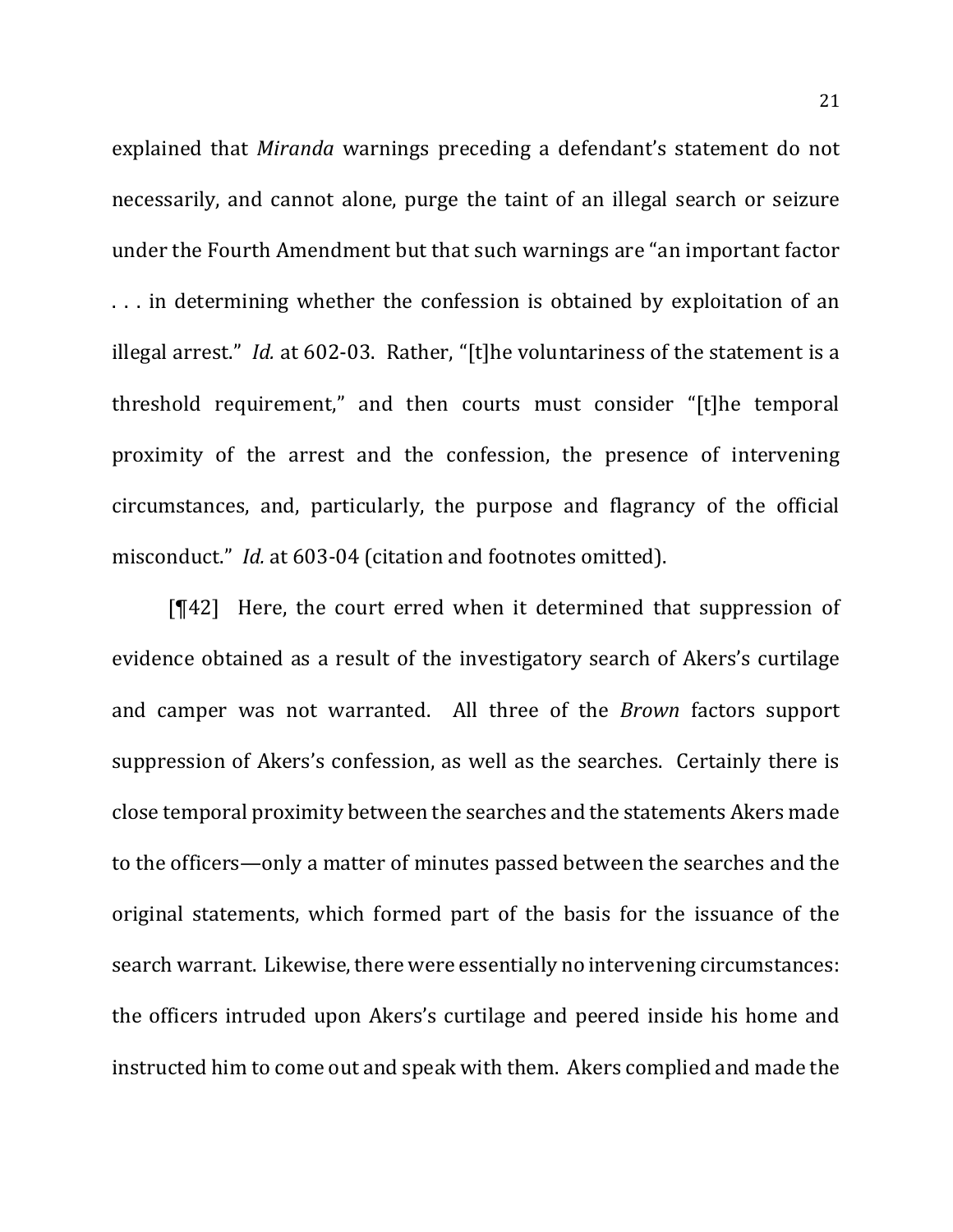incriminating statements in response to questions posed by the sergeant. He was immediately taken to a substation where he was interviewed by a detective whose affidavit supported the issuance of the warrant to search Akers's property.<sup>1</sup> The entire sequence of events during which Akers made the inculpatory statements—from leaving his home until he arrived at the substation—took less than thirty minutes.

 $[$ [43] The third factor also favors suppression. "The exclusionary rule exists to deter police misconduct" and "favor[s] exclusion only when the police misconduct is most in need of deterrence—that is, when it is purposeful or flagrant." *Utah v. Strieff*, 579 U.S. , 136 S. Ct. 2056, 2063 (2016). There is significant deterrence value in this case because the officers entered upon Akers's posted property on repeat occasions—he had told a sergeant the previous day that he did not want officers coming to his property—over the course of their investigation of a missing person who did not live on Akers's property. Without explanation, they again entered upon his property around midnight and searched his property for investigatory purposes.

 $[$ [44] To be sure, the societal and judicial costs of suppression are significant here. If the officers' conduct in conducting nonconsensual

 $\overline{a}$ 

<sup>&</sup>lt;sup>1</sup> Akers made no additional inculpatory statements to the detective at the substation.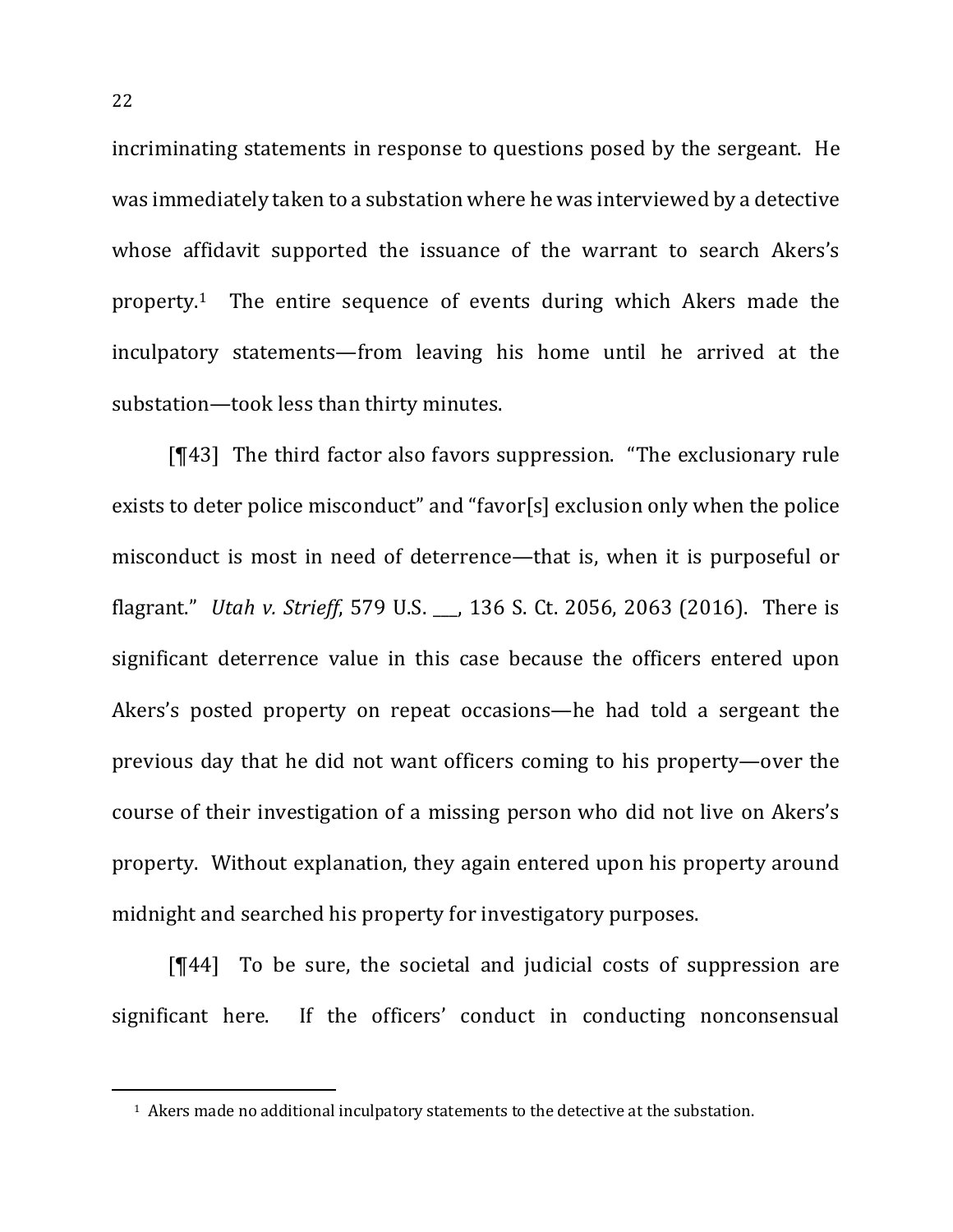investigatory searches of Akers's curtilage and camper without probable cause after midnight and insisting on Akers coming out of his residence to be interviewed was not flagrant, it was undoubtedly purposeful and it cannot be excused, and the deterrence benefits outweigh the costs of suppression. See *Davis*, 564 U.S. at 237. We therefore conclude that suppression was warranted under the circumstances, and the court erred when it denied Akers's motion on this ground.

## **B. Voluntariness of Statements**

 $[T45]$  A separate ground for suppressing evidence of Akers's inculpatory statements, apart from the searches, is that they were not voluntary. Akers asserts that the trial court erred when it denied his motion to suppress based on the Fifth and Fourteenth Amendments to the U.S. Constitution and sections 6 and 6-A of article I of the Maine Constitution. He asserts that the court misapplied the law and that the totality of the circumstances favors suppressing his statements because they were involuntary.

[¶46] "A confession is admissible in evidence only if voluntary." *State v. Coombs*, 1998 ME 1,  $\P$  10, 704 A.2d 387. "The determination of whether a statement is voluntary is a mixed question of fact and law, such that the court's factual findings are reviewed for clear error and its application of legal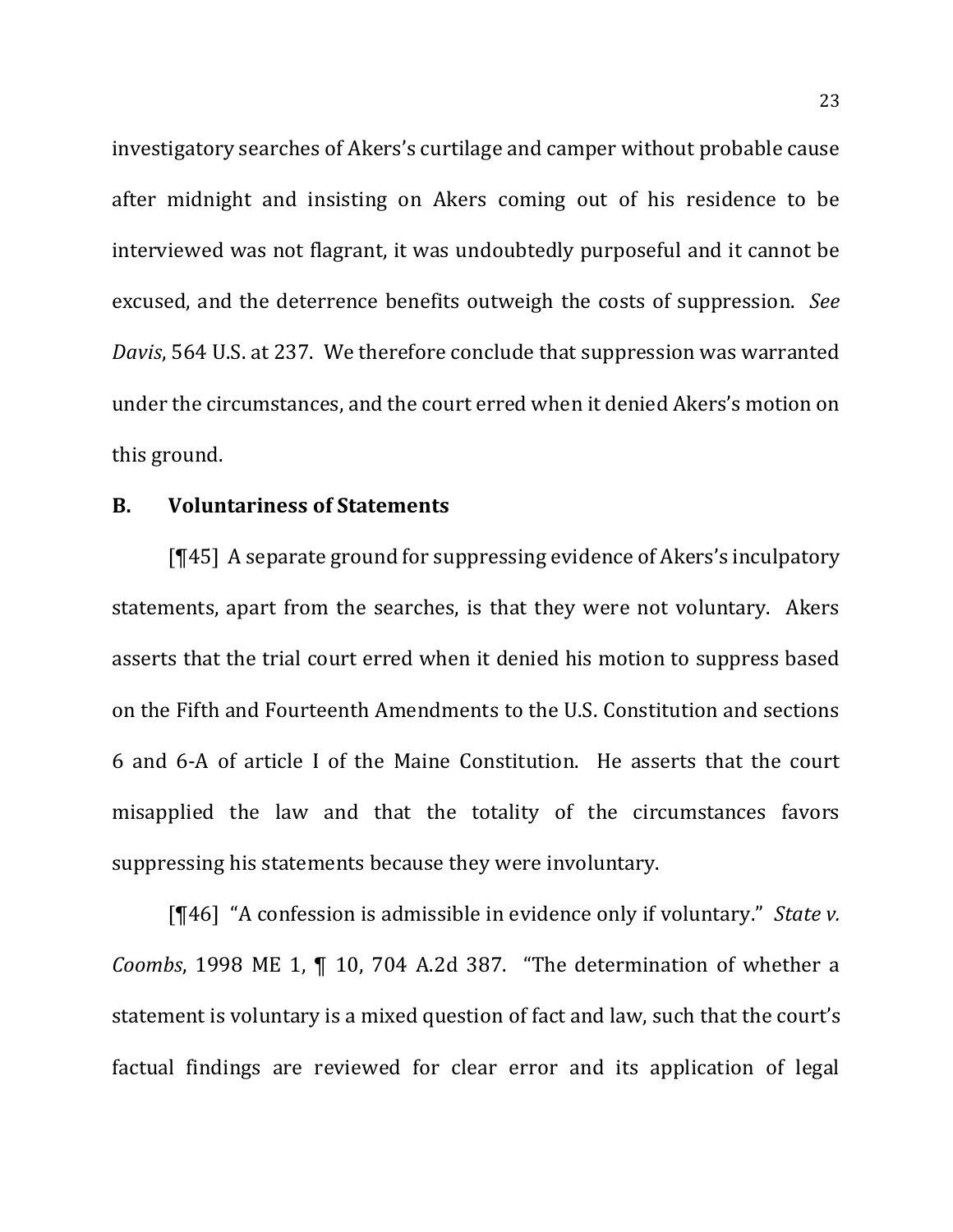principles to those findings is reviewed de novo." *State v. Bryant*, 2014 ME 94, ¶ 15, 97 A.3d 595. "Although findings of fact are reviewed deferentially, the application of legal principles to those findings is reviewed independently." *Coombs*, 1998 ME 1, ¶ 8, 704 A.2d 387. Accordingly, "the dispositive issue of the voluntariness of a confession, although based on all the facts and circumstances surrounding the confession, is a legal issue warranting independent appellate review." *Id.* 19.

 $[$ [47] The Maine Constitution requires the State to meet a higher standard for demonstrating voluntariness than does the federal constitution. *See State v. Rees*, 2000 ME 55, ¶¶ 5-7, 748 A.2d 976; *see also* Me. Const. art. I,  $\S$ § 6, 6-A; U.S. Const. amends. V, XIV, § 1. The Maine Constitution reflects "the primacy of the value  $\ldots$  of safeguarding the right of an individual  $\ldots$  not to be compelled to condemn himself by his own utterances." *Rees*, 2000 ME 55, 18, 748 A.2d 976 (alteration and quotation marks omitted). Based upon this higher standard, the State has the burden to establish beyond a reasonable doubt that Akers's statements were voluntary. State v. Carrillo, 2021 ME 18, ¶ 14, 248 A.3d 193.

To be voluntary, a confession must be the free choice of a rational mind, fundamentally fair, and not a product of coercive police conduct. In deciding whether a statement was voluntary, we consider the totality of the circumstances, including both external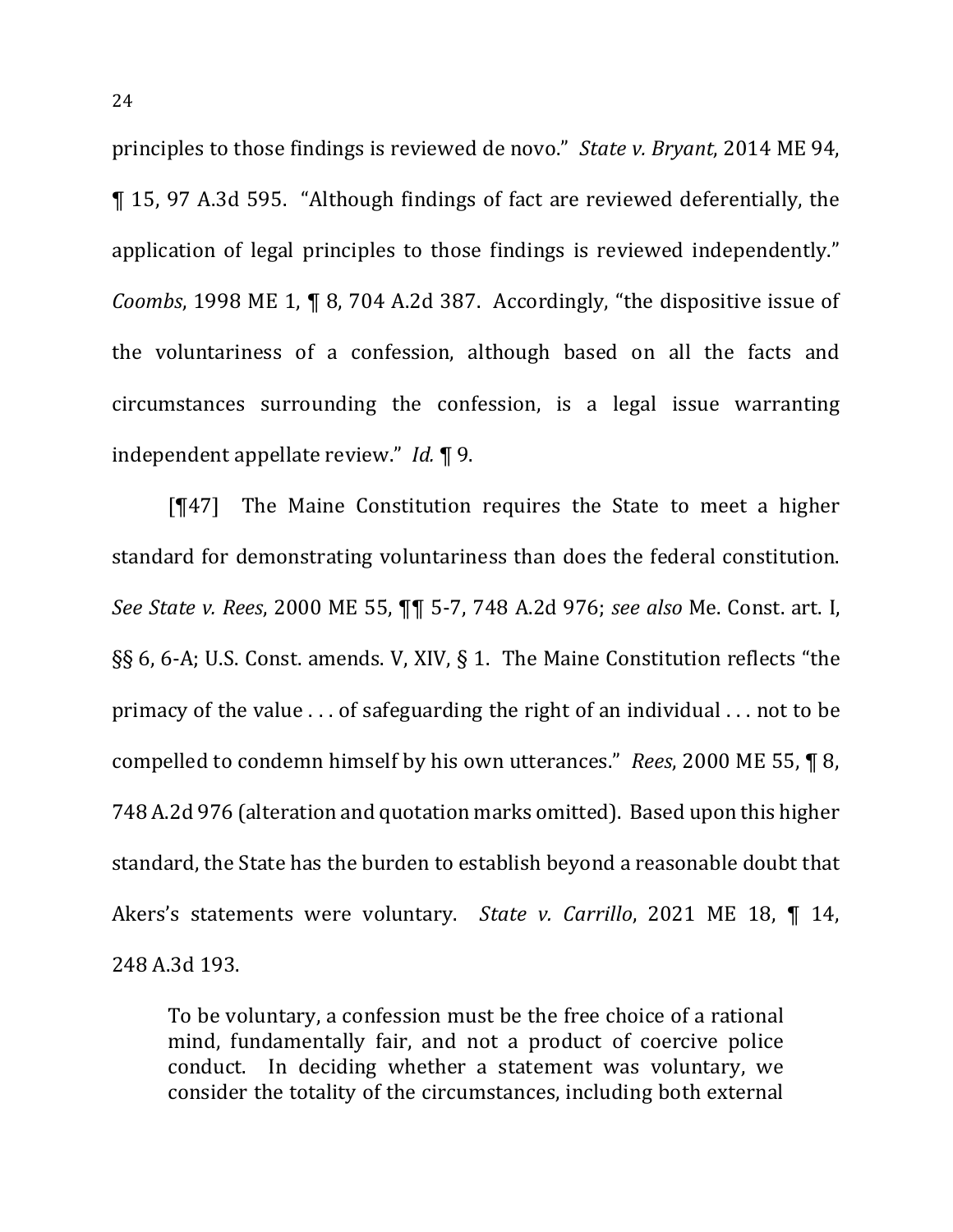and internal factors, such as: the details of the interrogation; duration of the interrogation; location of the interrogation; whether the interrogation was custodial; the recitation of *Miranda* warnings; the number of officers involved; the persistence of the officers; police trickery; threats, promises or inducements made to the defendant; and the defendant's age, physical and mental health, emotional stability, and conduct.

*Bryant*, 2014 ME 94, 16, 97 A.3d 595 (citation and quotation marks omitted).

[¶48] Considering the totality of the circumstances, *see id.*, we conclude that the State has failed to establish beyond a reasonable doubt that Akers's self-incriminating statements were made voluntarily. The court found that Akers's statements were voluntary because he presented in the audio recording as "alert, composed, stable, aware of his situation, and oriented to time and place." The court's findings, however, neglected to consider that three officers approached Akers after midnight, after having visited his property multiple times over the course of the day, peered into his home, and roused him from his sleeping bag. Although Akers was in a familiar and noncustodial setting, there were three uniformed and armed officers outside his home in the middle of the night, one of whom was directing him to come outside. See *id.* 17. The court failed to take account of the lateness of the hour and the manner of his awakening. See Kaupp v. Texas, 538 U.S. 626, 631-33 (2003) (explaining that officers "rousing an adolescent out of bed in the middle of the night with the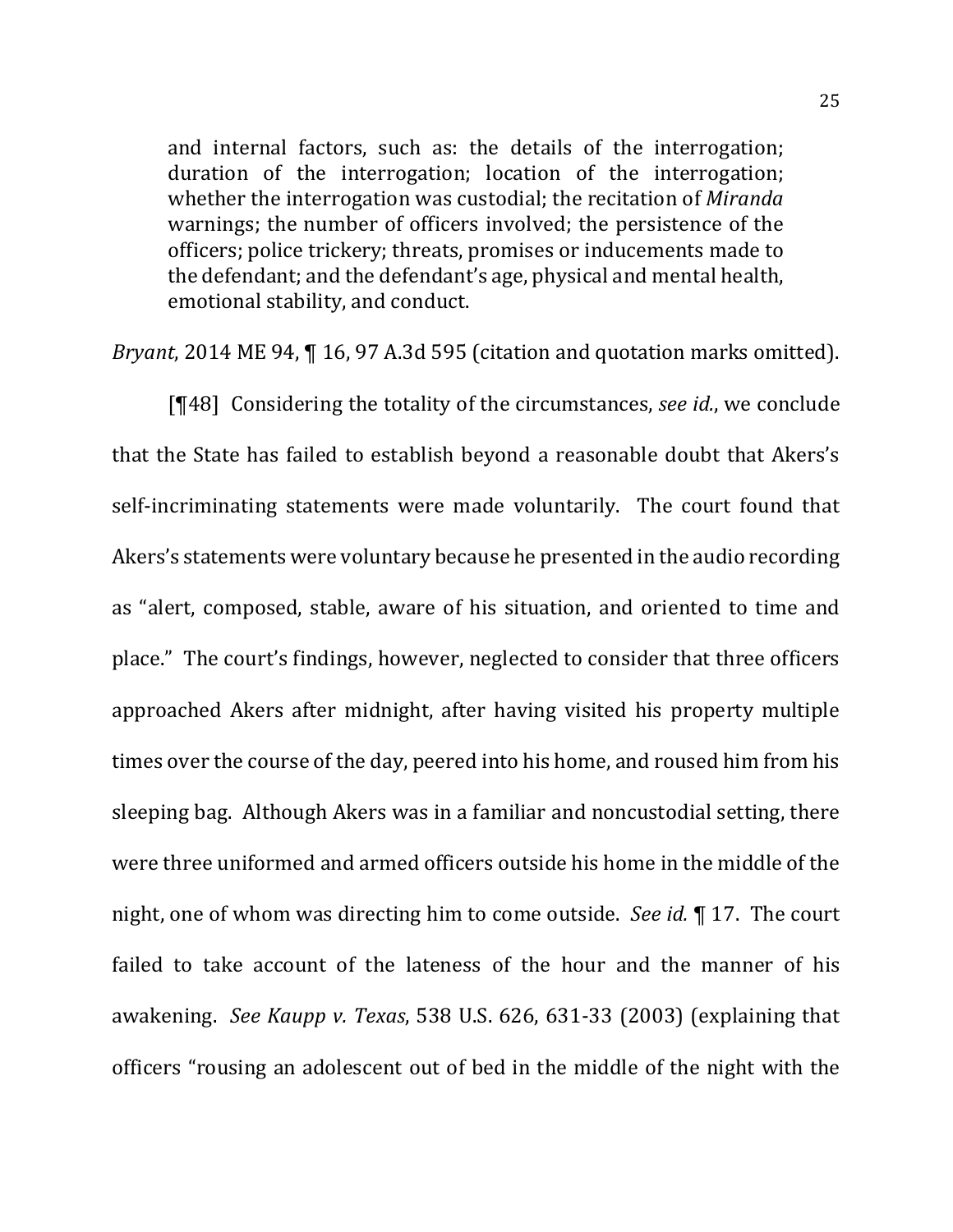words 'we need to go and talk'" favored suppressing the defendant's confession); *United States v. Reeves*, 524 F.3d 1161, 1168-69 (10th Cir. 2008) (stating that the time of a police encounter being between  $2:30$  and  $3:00$  in the morning "must be taken into consideration when analyzing the coerciveness of the encounter"); *United States v. Jerez*, 108 F.3d 684, 690 (7th Cir. 1997) (recognizing that "police encounters at a person's dwelling in the middle of the night are especially intrusive" and that there is a "special vulnerability of the individual awakened at the privacy of his place of repose during the nighttime hours to face a nocturnal confrontation with the police").

 $[T49]$  Furthermore, the sergeant's line of questioning—"We got some business to take care of, right?"; "You know why we're over here, right?"; "We gotta find him"; "Where is he?"; "Is he alive?"—was pointed from the very outset. The sergeant was not inquiring if Akers had seen the missing person or knew where he was. Rather, his questions were predicated from the beginning upon the assumption that Akers knew where the victim was located. While the sergeant eventually provided *Miranda* warnings, they came only after the officers had elicited incriminating statements from Akers. *See Bryant*, 2014 ME 94,  $\P$  16, 97 A.3d 595. Thus, the court erred when it found that that the totality of the circumstances supported a determination beyond a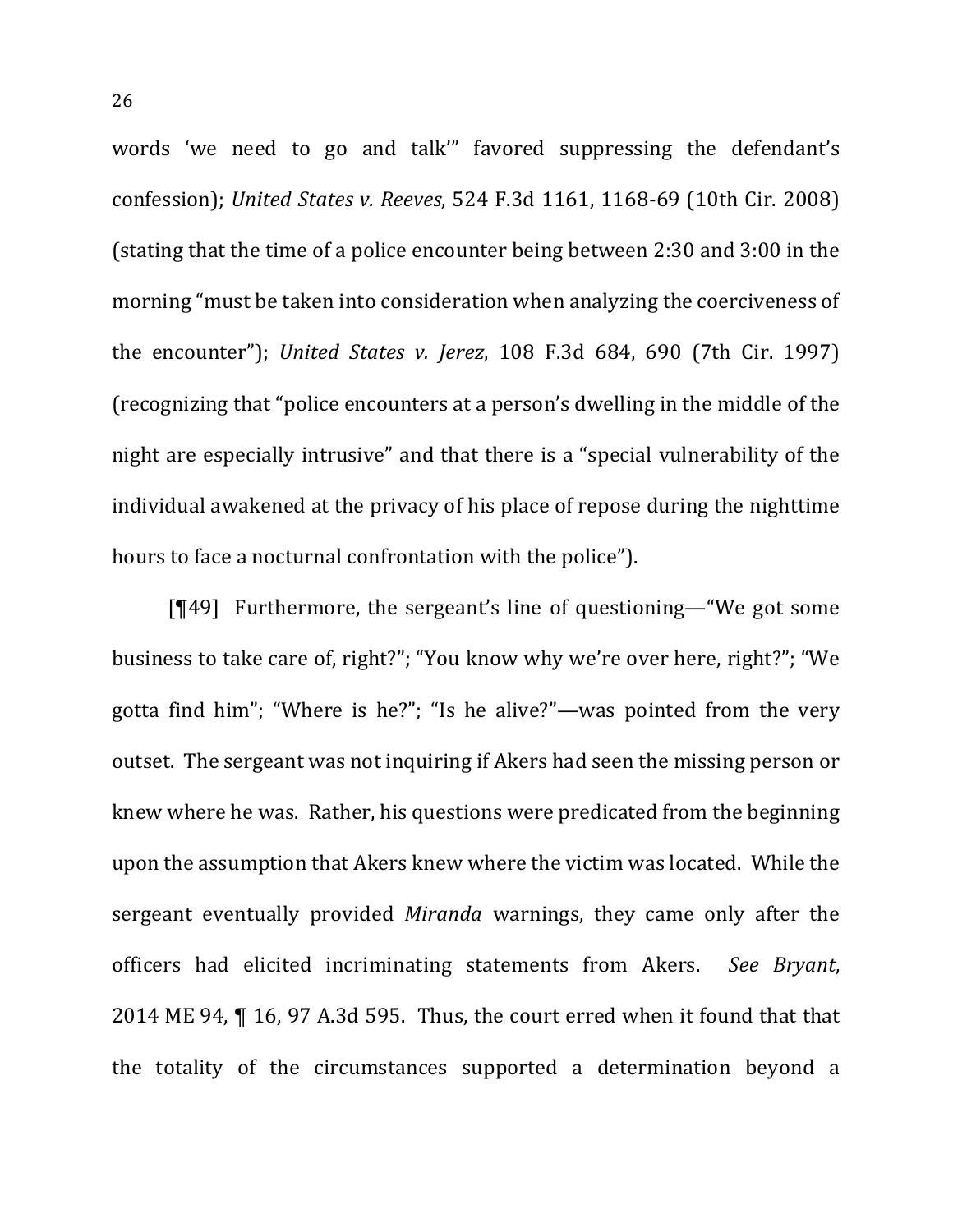reasonable doubt that Akers's statements were the free choice of a rational mind, were fundamentally fair, and were not a product of coercive police conduct. *See id.*

[¶50] Finally, it is clear that the court's errors in denying Akers's motion to suppress were not harmless given that the search warrant was granted in part on Akers's statements, which were obtained as a result of the officers' illegal searches and were made involuntarily, and that those statements were presented to the jury. See State v. Fleming, 2020 ME 120, ¶ 34, 239 A.3d 648 ("A constitutional error made at trial may be deemed harmless if we are satisfied beyond a reasonable doubt, based on the trial record as a whole, that the error did not contribute to the verdict obtained." (quotation marks omitted)). Accordingly, Akers's conviction must be vacated.<sup>2</sup>

The entry is:

 $\overline{a}$ 

Judgment of conviction vacated. Remanded for further proceedings consistent with this opinion. 3

<sup>&</sup>lt;sup>2</sup> We conclude that the court did not abuse its discretion when it denied Akers's motion to reopen the suppression hearing. See State v. Dolloff, 2012 ME 130, ¶ 24, 58 A.3d 1032.

<sup>&</sup>lt;sup>3</sup> Upon remand, the Superior Court may address the State's argument regarding inevitable discovery that was expressly not reached in its April 1, 2019, decision. Additionally, the court on remand may also consider whether Akers's spontaneous statements were sufficiently attenuated from the constitutional violations that we have noted herein as to render them admissible.